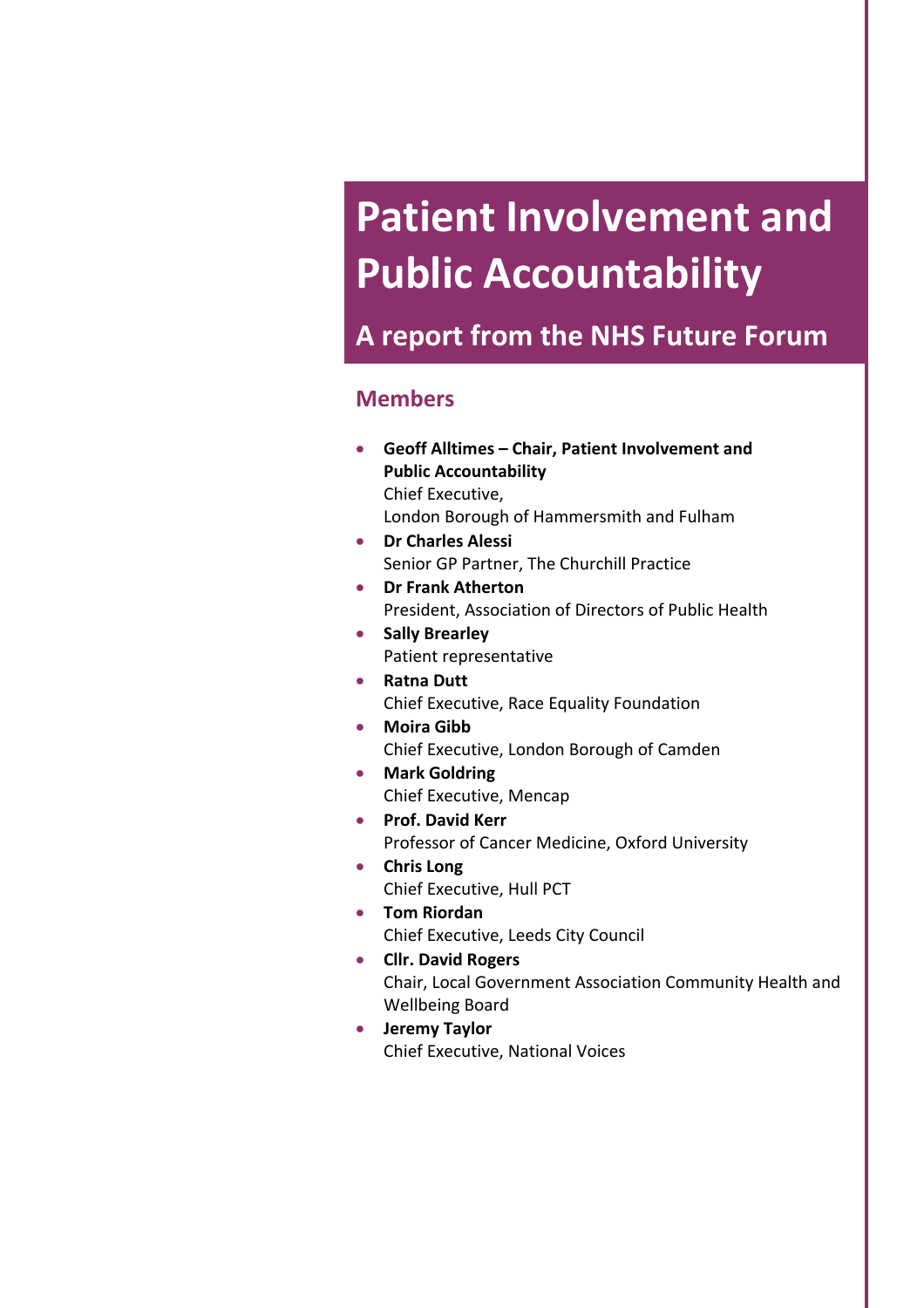# **Foreword**



Throughout my career, I have listened to stories of people who have often not felt in control of their own care – who have felt powerless as decisions were taken with little regard to what they felt was right for them and left with little choice in plans that would impact upon the rest of their lives.

Slowly but surely with increased patient choice and personal budgets, we are seeing health services that are being shaped around the needs of people. I have seen first hand the difference that seamless services can make to people's mental and physical wellbeing. It can transform the experience for patients, carers and staff alike.

These experiences are what drove me to say yes to being part of the NHS Future Forum, and in particular to lead the group on Patient Involvement and Public Accountability. It has been a very rewarding eight weeks and I believe that the recommendations we have developed can make a significant contribution to the reforms needed in the NHS and social care.

Joint commissioning in Hammersmith & Fulham has shown me the potential I know exists elsewhere in the country to engage people and their carers more productively in their care planning and improve patients' experience. Breaking down the silos and barriers within different health services and between the NHS and social care makes for a better, more efficient, NHS. It removes duplication, cuts down assessment time and puts people at the heart of decision-making. This contributes significantly to improved quality and value for money.

General practices, like local councils, are rooted in their communities. They are the vital points of continuity in the care and support of people who make most use of the NHS and social care. I have been very encouraged to see many local GPs, community nurses and hospital clinicians, amongst others, express their desires to progress more integrated approaches. Many of the pathfinder consortia have made integration a priority for their future commissioning plans.

However, we have heard a real concern that these health reforms will unpick existing integration across health and with social care – that they would be a step backwards. That is why one of our key recommendations is that the Government makes the promotion of joint‐commissioning and integrated services a central ambition of its modernisation plans.

In the NHS today, financial pressures are a significant challenge resulting not just from efficiency programmes. Whilst many people's experience of the NHS might be a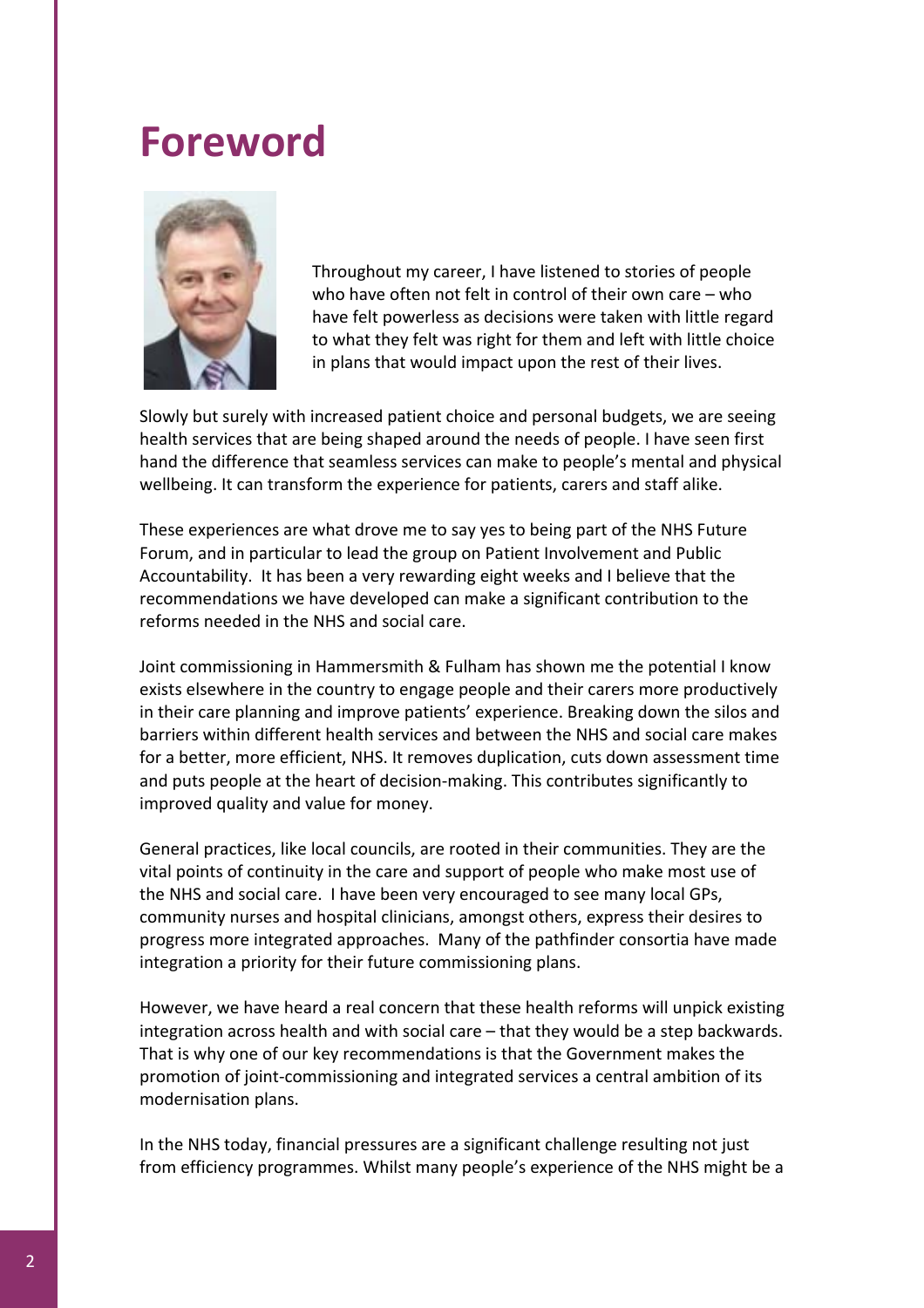visit to their GP with a minor illness or to hospital for treatment for a minor accident or for planned routine surgery, this consumes less than a third of NHS resources. The recent advances in healthcare mean that many more people of all ages, and particularly older people, are now living longer managing long‐term conditions. People requiring long-term care now consume over two thirds of NHS resources. In the shift from episodic illness to long‐term conditions, and with the impact of increased costs of technology and treatments, the current configuration of health and care services is no longer fit to meet the demands of the population they serve. It is only through integrated approaches across care pathways, by delivering more care in people's homes and less in acute wards, that we will create a system that can survive and thrive in the face of such pressures.

We heard again and again the high value placed on the NHS and real concern for its future. This is not surprising, given how over a generation we have all benefited from the many gains in our health and wellbeing achieved through the creativity, skill and dedication of our health and social care professionals. However, this is not to be confused with an endorsement of the status quo. We have heard how many people (patients, public and professionals) want to see those very same qualities now shape and secure NHS and social care services so that they are fit for our current and future needs. This will involve all of us wrestling with and resolving some very challenging problems whether it be the future funding of adult social care that Andrew Dilnot will shortly report on or the rebalancing of local care services to achieve the best health outcomes. This will be difficult, at times controversial, but it would be a gross dereliction of our responsibilities to the most vulnerable in our communities and to the generations to come, if we fail now to forge a sustainable future for the NHS and social care.

I have heard from many who are passionate about improving our health and care system. There is a consensus that patients should be at the heart of decision-making and that we need strengthened local accountability and shared responsibility to develop and deliver improved services through health and wellbeing boards. Yet I have also heard that the case for the reforms and how they would be put in place has not been explained. The fear is that they are not adequate nor sustainable.

Our task has been to reflect on these concerns, and to come up with a set of recommendations that will get us back on track, so that we can move towards truly patient‐centred care that is determined by the needs in our communities and delivered seamlessly.

The report reflects what we have heard and is the result of many hours of hard work from other Forum members. I hope this does their work justice and I thank them for their tireless efforts.

Sentt Ami

**Chair, Patient Involvement and Public Accountability Chief Executive, London Borough of Hammersmith and Fulham**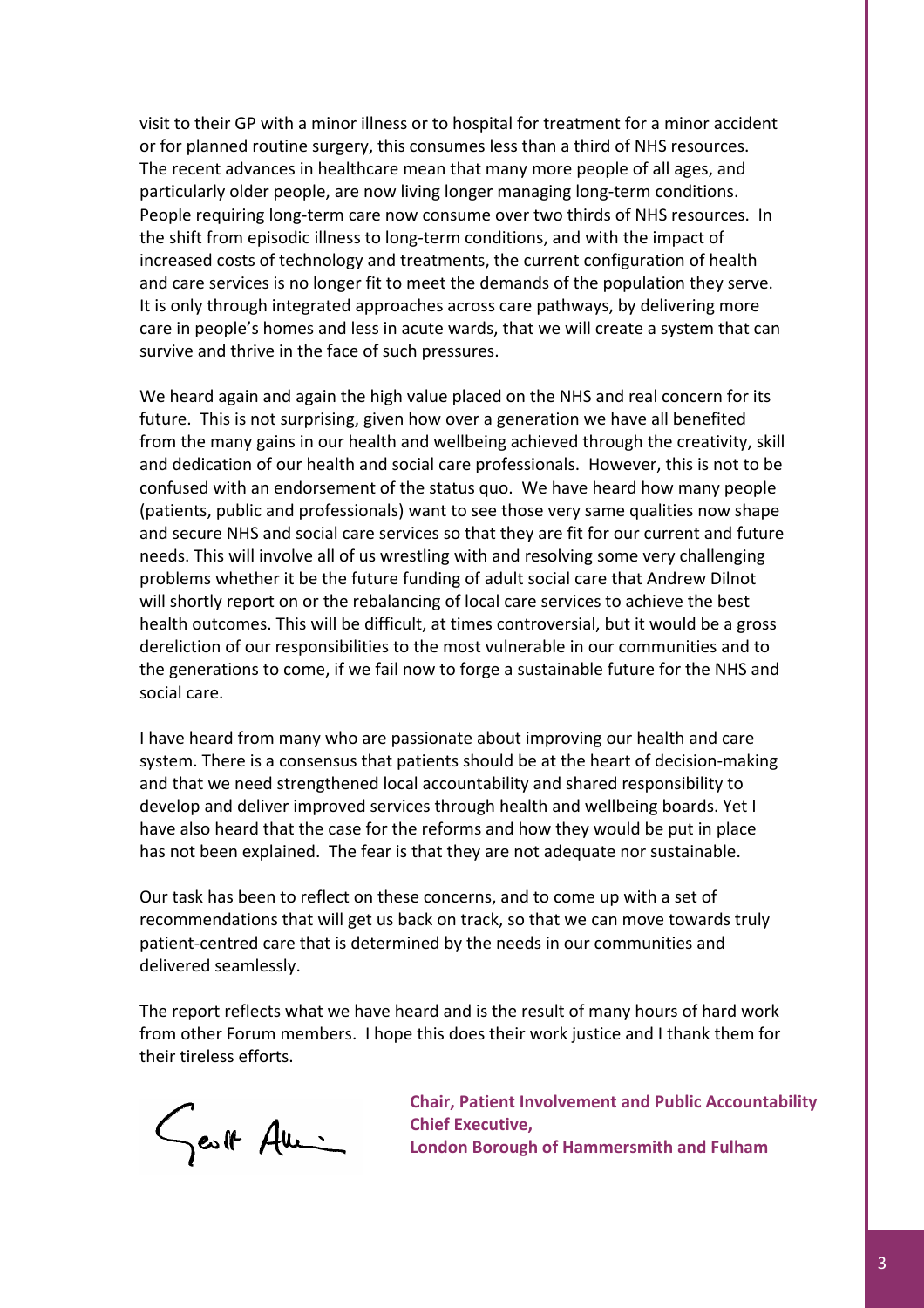# **Summary of Recommendations**

If the fundamental purpose of the Government's proposed changes to the NHS – putting the patient first – is to be made a reality, the system that emerges must be grounded in systematic patient involvement to the extent that shared decision-making is the norm. There must also be robust public accountability of the organisations responsible for commissioning and providing care.

There are three inter-connecting priorities that the Forum has identified in this theme of patient involvement and public accountability:

- o Integrated care for patients and communities;
- o the voice of patients and the public embedded in our health services, including the voices of children, vulnerable adults, carers and those who are often excluded; and
- o effective systems of accountability and governance.

Our findings and recommendations look to ensure that these three priorities can become a reality by improving the modernisation plans.

#### *Integrated care for patients and communities*

- *1. NHS commissioners and local authorities should be jointly responsible for improving outcomes where they depend on joint working:*
	- *a. Through the joint health and wellbeing strategy, health and wellbeing boards should set and monitor outcomes.*
	- *b. A proportion of the quality premium used to incentivise commissioning consortia should be dedicated to outcomes derived from the joint health and wellbeing strategy.*
- *2. The authorisation process for commissioning consortia should consider how consortia boundaries will support joint working with local authorities. Although co‐terminosity should not be an absolute requirement, the boundaries of commissioning consortia should not normally cross those of local authorities, and any departure should be clearly justified.*
- *3. The Government should have a stated policy ambition that all local areas will undertake joint commissioning arrangements between the NHS and local authorities where appropriate. Acting on this, the Government and NHS Commissioning Board should actively enable a set of joint commissioning demonstration sites to evaluate the effectiveness and efficiency of joint commissioning, including joint budgets between health, social care and public health.*

#### *The voice of patients and the public embedded in our health services*

- *4. The Government should include a stronger and clearer definition of patient and public involvement in the Bill:* 
	- *a. There should be duties to involve patients and the public at all levels of the health and wellbeing system.*
	- *b. Involvement in respect of discharging the duties 'to involve' and 'to promote patient involvement' should mean embracing the principle of shared decision‐making.*
- *5. The Government should reaffirm and actively promote the NHS Constitution, emphasising its* place as the cornerstone of the NHS now and in the future. The Bill should place a duty on NHS *commissioners to actively promote the NHS Constitution.*
- *6. Examination of consortia arrangements for shared decision‐making in commissioning should be included in the authorisation process for commissioning consortia.*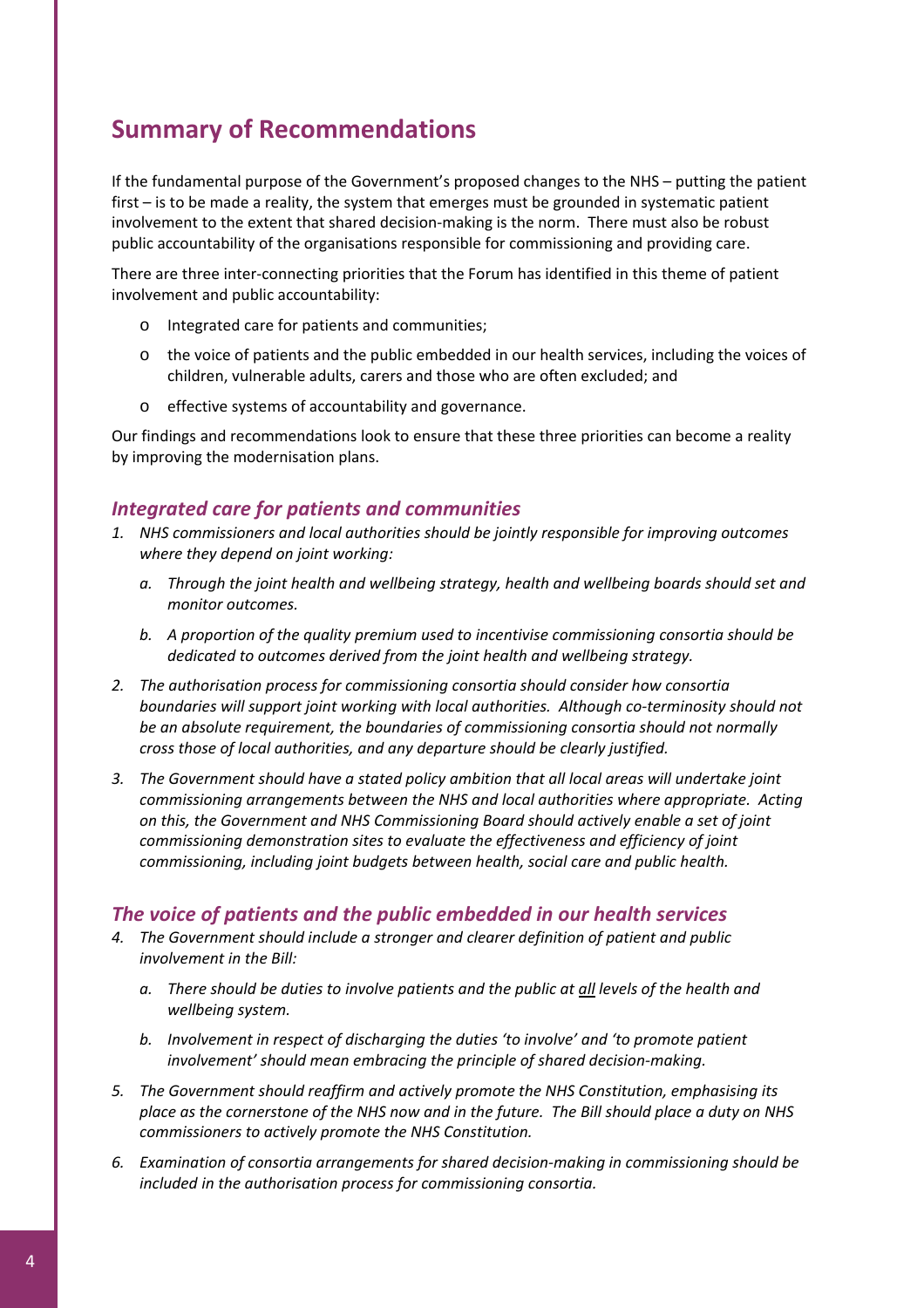- *7. Health and wellbeing boards should be the place where local commissioners (NHS and local authority) explain and are challenged on how they are involving patients and the public in the design of care pathways and development of their commissioning plans.*
- *8. There should be independent membership on commissioning consortia governance bodies, to provide independent challenge, including ensuring that consortia fulfil their duty for genuine patient and public involvement.*
- *9. Appropriate training and support should be available for those organisations and individuals charged with engaging and representing patients and the public, and for patient representatives themselves, including NHS foundation trust governors.*
- *10. Healthwatch locally should provide a patient advocate role, championing issues for patients, and a scrutiny and challenge function in relation to local commissioners and providers.*
- *11. Local authorities should commission local Healthwatch. Health and wellbeing boards should be the place where local authorities explain and are challenged on how they are carrying out their responsibilities. Local Healthwatch should refer any disputes to Healthwatch England if resolution locally is not possible.*
- *12. Commissioners and providers of services should be under a duty to have 'due regard' to local Healthwatch's findings.*

#### *Effective systems of accountability and governance*

- *13. Nationally, the Secretary of State's responsibility for promoting a comprehensive health service should be made clearer to the public in order to allay any concerns and remove any confusion. As part of this responsibility, he/she should report to the nation annually.*
- *14. Transparency and openness should run throughout the health and wellbeing system, particularly in relation to how public money is spent:* 
	- *a. Commissioners of NHS services should have a governing body that holds meetings in public and publishes details of their contracts with providers. Members of the governing body should abide by the Nolan principles of conduct in public life.*
	- *b. Commissioners should be required to consult publicly under the statutory consultation rules on their commissioning plans.*
	- *c. All significant providers of NHS‐funded services should be required, as an absolute minimum, to publish Board papers and minutes and hold their Board meetings in public.*
- *15. Health and Wellbeing Boards must be the focal point for decision‐making about health and wellbeing, bringing together NHS and local authority commissioners with patient representatives. The Bill needs to strengthen their role:* 
	- *a. Health and wellbeing boards should agree commissioning consortia commissioning plans which should be developed in line with the joint health and wellbeing strategy.*
	- *b. If it is not possible to secure agreement locally on the plans, the health and wellbeing board should be able to refer their concerns to the NHS Commissioning Board.*
	- *c. The NHS Commissioning Board should take account of the views of health and wellbeing boards and the extent of joint working as part of their authorisation process and the ongoing assessment of commissioning consortia's performance.*
- *16. Health and wellbeing boards should have a role in identifying any potential or actual conflicts of interest in respect of commissioning consortia decisions.*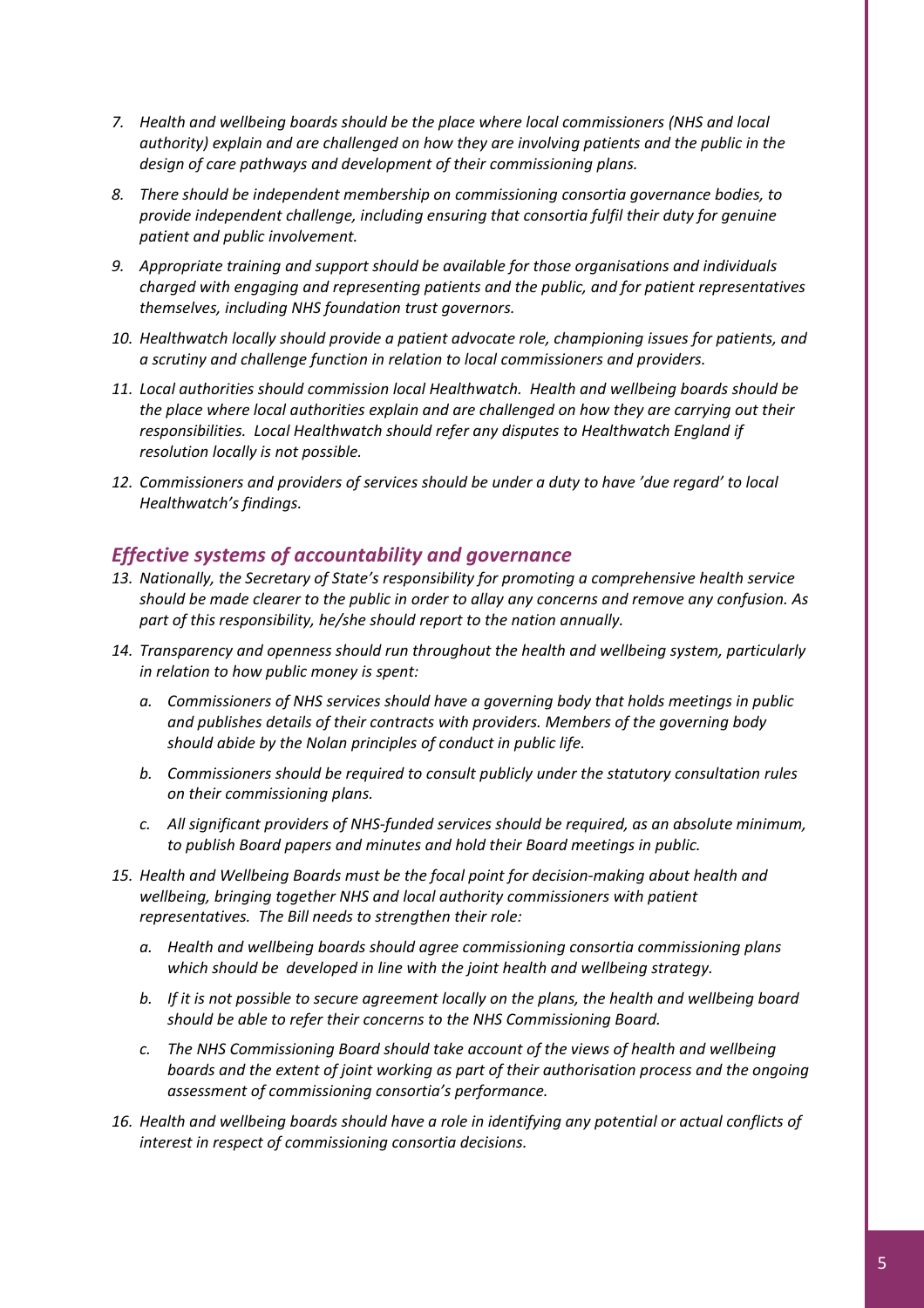# **Introduction**

There was widespread support amongst those we heard from for many of the objectives behind the Government's modernisation plans, such as "no decision about me without me", and empowering communities through clinical and locallyresponsive commissioning bodies. However, this support was tempered by concerns that without significant changes, the current proposals would fall far short of translating these objectives into reality.

We heard concerns that the proposed reforms would set the system back, and in some cases exacerbate existing gaps: in delivering seamless care for people; in reducing inequalities in involvement and outcomes for different groups; and in transparency and accountability to local communities. These challenges are made more pressing within the context of tighter finances across the board.

The NHS Future Forum members who have been focussing on Patient Involvement and Public Accountability have seen this NHS Listening Exercise as providing a useful opportunity to suggest improvements to the Government's NHS modernisation plans through the lens of ensuring that the NHS delivers patient‐centred care that is defined, designed and accountable to people and their communities.

Throughout the many events and listening opportunities we have attended and the thousands of people we have met, three major, inter‐connecting priorities in relation to patient involvement and public accountability have emerged:

- Integrated care for patients and communities
- The voice of patients and the public embedded in our health services, including children, vulnerable adults, carers and those who are often excluded
- Effective systems of accountability and governance

Our findings and recommendations seek to deliver these priorities by suggesting improvements to the modernisation plans for the NHS, and are summarised in the following chapters.

Throughout this report we have referred to the health and wellbeing system to describe all bodies at a local and national level involved in commissioning, regulating and providing care, including the NHS, local authorities and public health.

We have heard various different terms used to refer to those who need to be involved in decisions in the NHS, alongside healthcare professionals and managers: lay representatives, citizens, people, service users, customers, carers and patients. Throughout this report, we refer to 'patients' and 'patient representatives' by which we mean all of the above.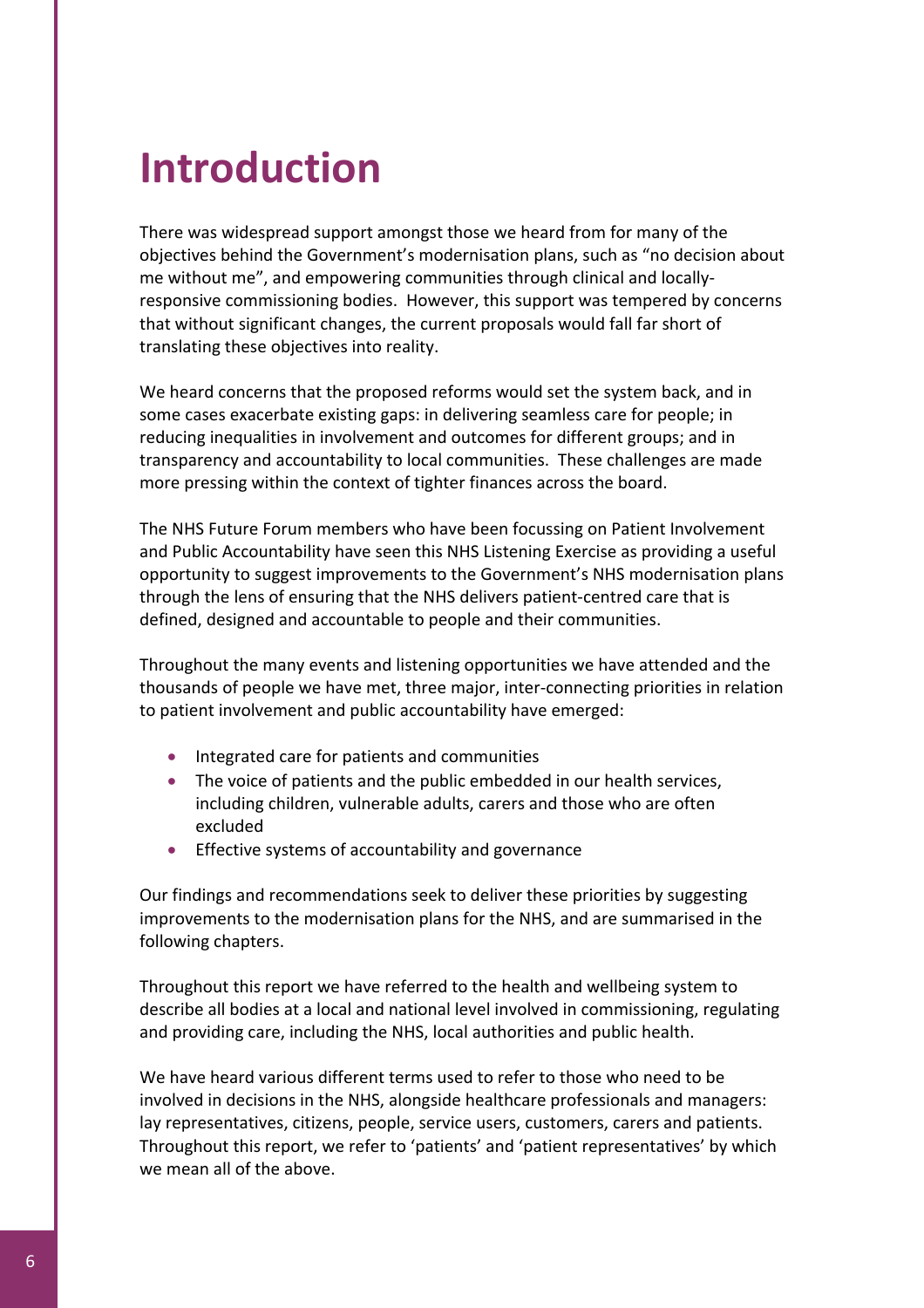# **1. Integrated care for patients and populations**

Across the NHS Future Forum's workstreams, the central importance for patients, carers and the public of providing care that is more integrated has been emphasised. This challenge is equally about commissioning care jointly across NHS and local authority boundaries and providing care along integrated pathways which span primary, secondary and tertiary health services.

There is a long history of joint working between local health services and local authorities, in particular with local authorities' social care and wider community services. Evidence suggests that a more integrated health system offers the best prospects for improving patient care and meeting the health challenges of the future by improving the co‐ordination of services, reducing hospital admissions and providing care closer to people's homes:

- evidence suggests that integrated systems deliver high quality care, better patient experiences and more personalised services;
- by breaking down boundaries between professionals, integrated systems are better able to co-ordinate services, especially for people with long term conditions; and
- evidence shows that integrated care has been successful in reducing hospital admissions and providing care closer to people's homes. $<sup>1</sup>$  $<sup>1</sup>$  $<sup>1</sup>$ </sup>

There needs, however, to be a transformation in the scale and intensity of this collaboration and resulting integration.

# **Seamless, more efficient care for individuals and communities**

We heard from patients, carers and the public about their demand for more seamless, joined up pathways of care that reflect their particular circumstances rather than the how services happen to be organised. Too often people find themselves having to adapt to the specifications of the services caring for them, rather than the services being centred around their needs. We heard about how failures to integrate the commissioning and delivery of these services leads to a lack of person centred care, lack of control for patients and users about how their care is delivered in the context of their lives, as well as poorer quality services and outcomes for those patients and users.

We heard from both the health service and local government about the vital need to manage the resource pressures that health, social care and public services will inexorably face as we go forward. There is an urgent need to join up the commissioning and delivery of services in a way that promotes health and wellbeing

<span id="page-6-0"></span><sup>1</sup> *Where next for the NHS reforms? The case for integrated care.* The Kings Fund. 23 May 2011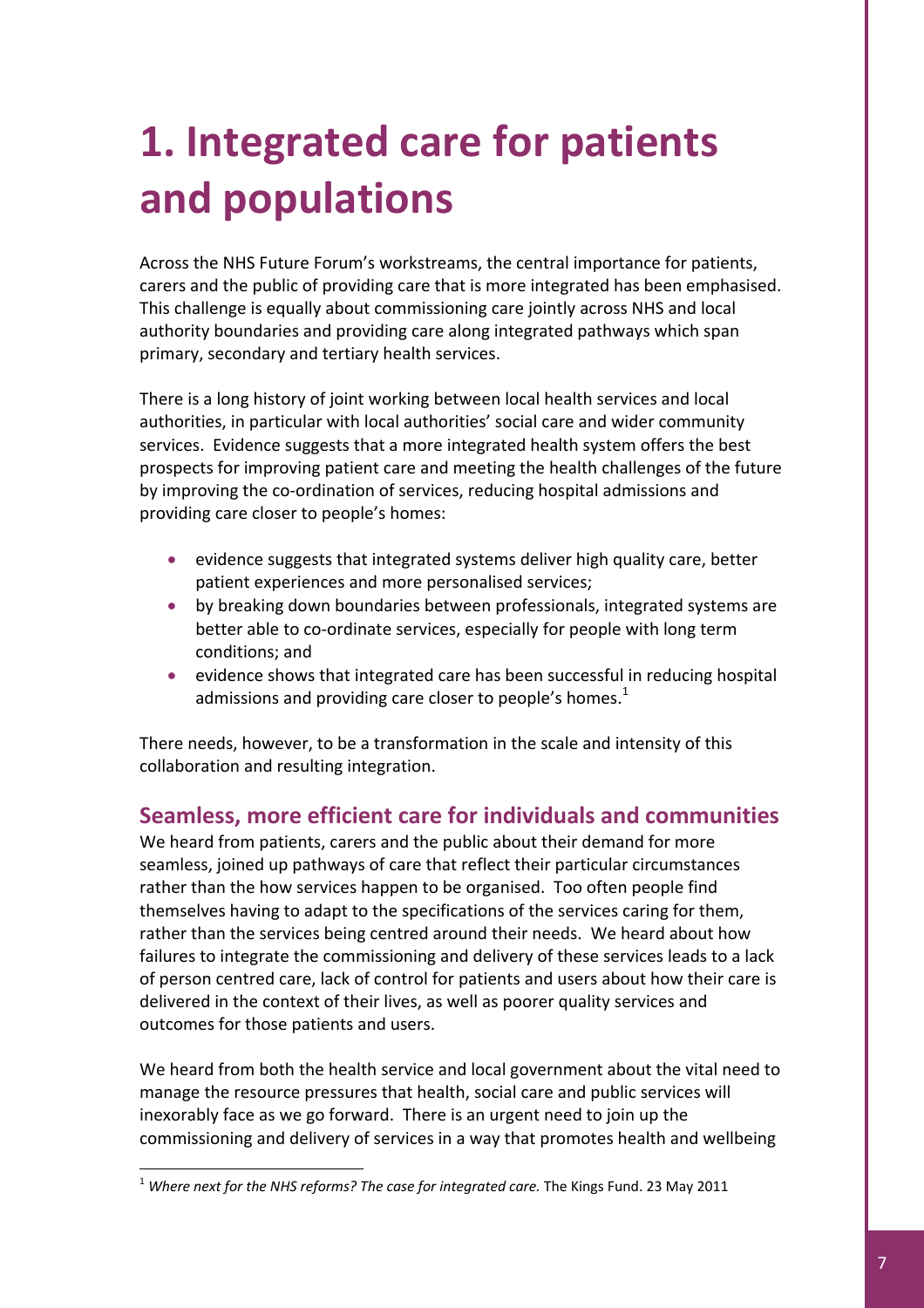in local communities, reduces the prevalence of acute conditions and reduces the demand for avoidable, expensive hospital and social care. A significant theme from the NHS Listening Exercise has been concern that the Government's current proposals will not give sufficient impetus to integrated care.

# **Integrated care within the context of population health**

The modernisation plans, including the proposed Health and Social Care Bill, stress the health of the population – they envisage a system within which services are delivered and prioritised in the context of the entire local population. Concern has been expressed that this emphasis should not be lost in the implementation of the Government's plans.

#### *Population Health*

'Population Health' can be described as a system within which services are delivered and prioritised in the context of a whole population, with the objective of health improvement, not just provision of health care.<sup>[2](#page-7-0)</sup>

Population Health makes the commissioning process real, providing the link between the different levels of commissioning (individual, locality, strategic). It also connects commissioning to outcomes as clinicians and professionals become the key link between the patient, providers, the outcomes they achieve and functions they discharge as commissioners.

A focus on Population Health outcomes achieves improvements in the health of a population by developing a common understanding of the issues it faces. Agreeing priorities and prioritising investment as a result of that understanding will improve health and reduce inequalities on a population basis as well as on an individual basis. Fiscal responsibilities and resource allocation are an integral part of this process as commissioners will need to work together to prioritise services within the global resources allocated.

Population Health gives coherence to the proposed changes in a variety of ways:

- delivery of better Population Health outcomes needs to be understood at level and consortia levels;
- anyone who acts in a decision‐making capacity within commissioning consortia should follow the principles of Population Health commissioning to ensure their responsibilities to the population are discharged, rather than just focussing on clinical commissioning where there is a responsibility to individual patients with a particular condition;

<span id="page-7-0"></span><sup>2</sup> *What is population health?* Kindig & Stoddart. Am J Public Health. 2003 March; 93(3): 380–383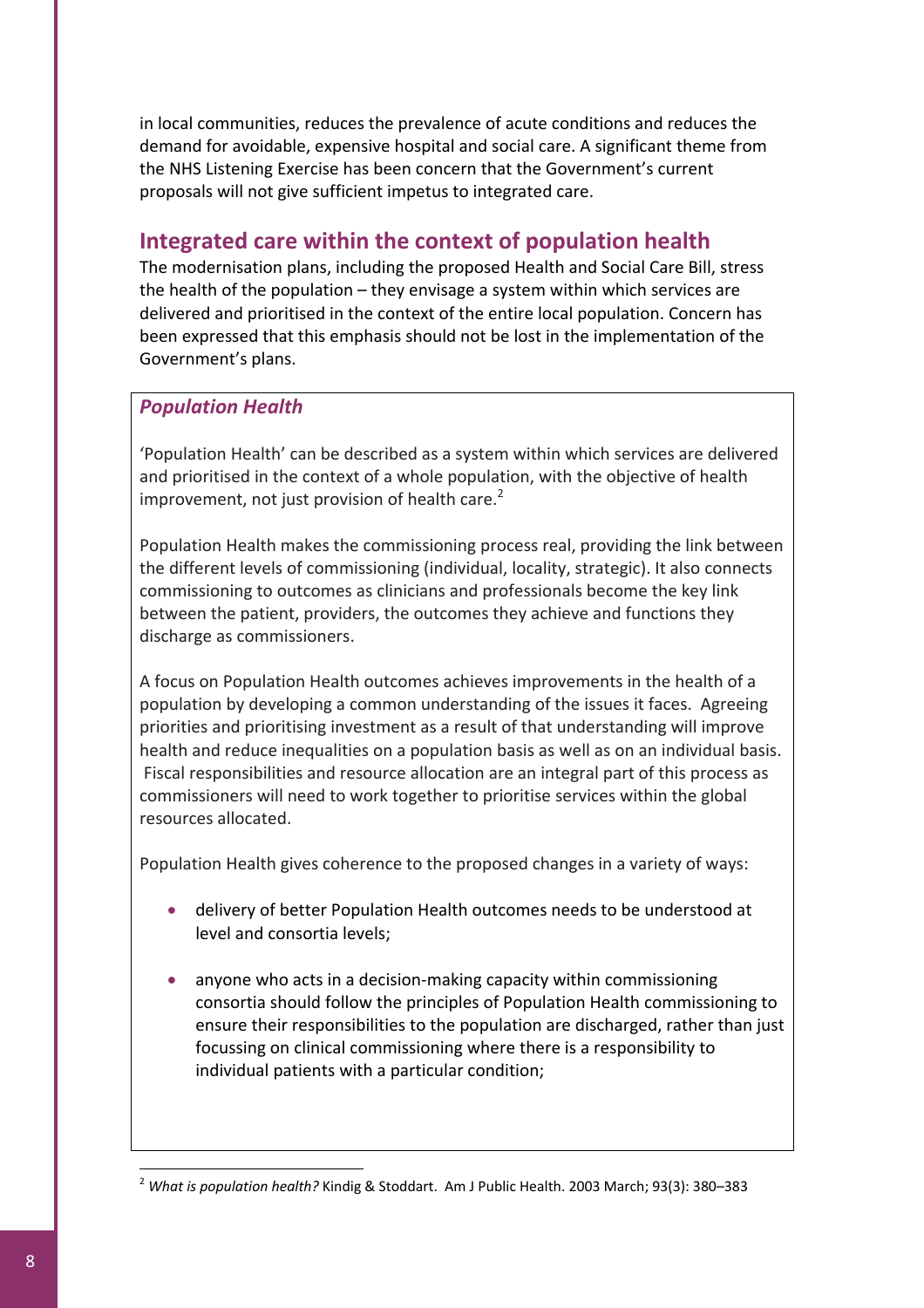- consortia will need to consider all aspects of care (including prevention, detection, diagnosis, treatment and ongoing care) when they are designing a pathway of care to ensure they also discharge their Population Health responsibilities; and
- integrated care needs to be framed within Population Health. Integrated health and social care delivery systems and integrated care between primary and secondary healthcare therefore become means to achieving Population Health rather than ends in themselves.

The principle that decision-makers should be responsible for the health of populations is asserted throughout the NHS Future Forum's reports, and has been taken as the starting point for recommendations in this report regarding the need to integrate care and to ensure that there is sufficient accountability.

# **Aligning outcomes and performance**

We heard from many who were trying to work together across health and care that the lack of joined‐up performance and outcome measurement was a barrier to integrated care. This is not a new issue, and what we heard has cemented our belief that alongside the alignment of accountability between local commissioning organisations, accountability for improving outcomes must also be aligned.

#### We recommend that:

- *[1] NHS commissioners and local authorities should be jointly responsible for improving outcomes where they depend on joint working:*
	- *a. Through the joint health and wellbeing strategy, health and wellbeing boards should set and monitor outcome goals.*

This would mean looking at the various outcomes frameworks and including those outcomes in joint health and wellbeing strategies that require joint‐working to deliver. The local system would then be held jointly accountable for delivering the outcomes. National bodies such as the NHS Commissioning Board and the National Institute for Health and Clinical Excellence would need to include these outcomes in their performance reviews and quality standards.

There should be incentives in the system to encourage local commissioners to jointly commission for improved outcomes. In respect of commissioning consortia, we recommend that:

> *b. A proportion of the quality premium used to incentivise commissioning consortia should be dedicated to outcomes derived from the joint health and wellbeing strategy.*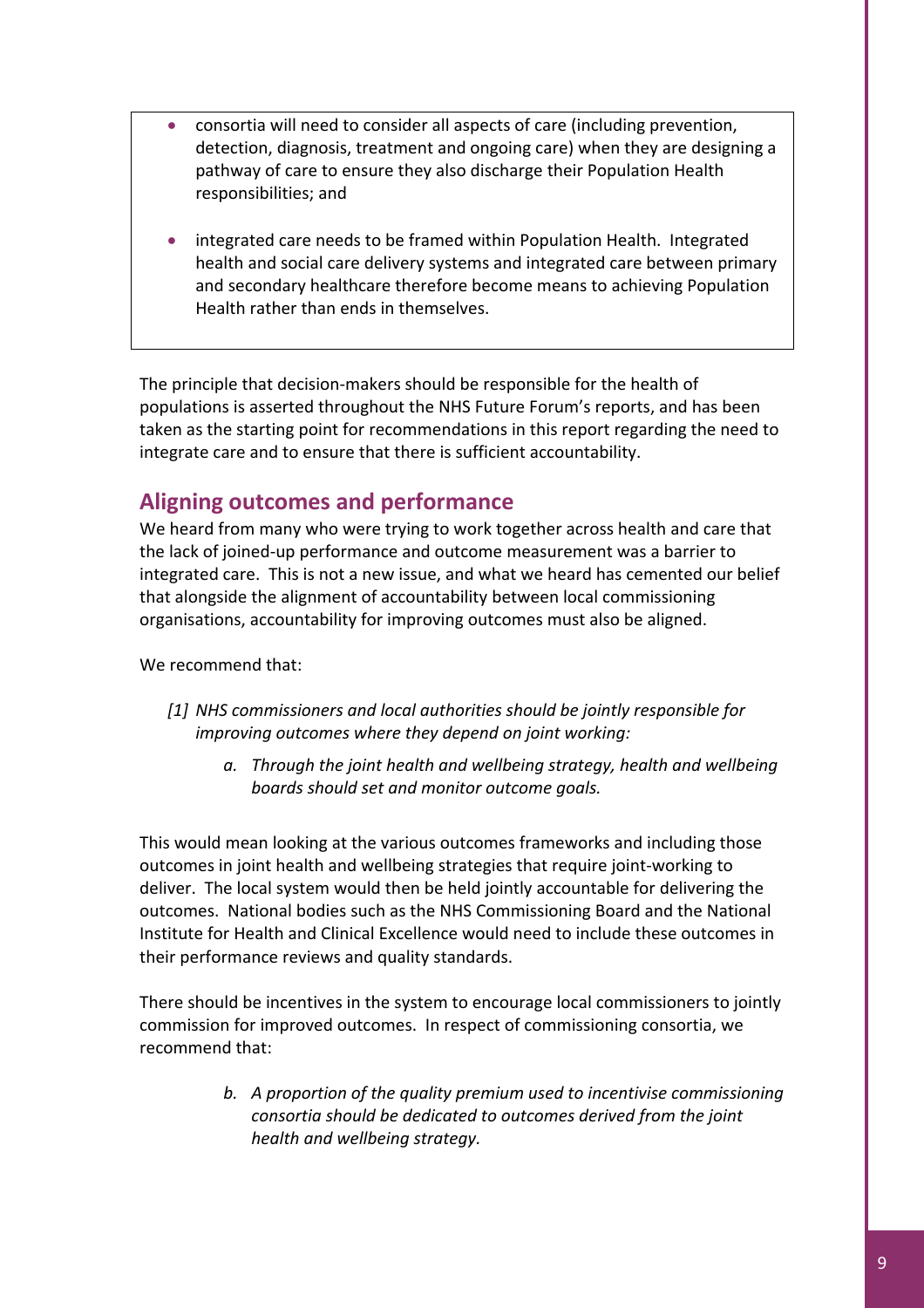### *Joining Up in Leeds – A healthy city partnership*

Leeds is a large metropolitan area of over 700,000 people ‐ the third biggest city in the UK ‐ with a history of joint working between health and care. This approach has continued with the formation of new commissioning consortia who are already working together with Leeds City Council, local NHS providers, the foundation trust, community services and the third sector to join up commissioning and planning of healthcare for the city.

Leeds provided a cross‐sector view to the Forum, advocating the need under the new proposals to adopt single commissioning approaches to streamline the patient pathway and join up services to provide better outcomes for people. They support the idea of a strong health and wellbeing board, which would bring together local decision‐making and hold the ring on local accountability. The partnership in Leeds has in place:

- a shared local authority and NHS perspective on implementation with a focus on outcomes;
- strong commissioners working closely with established and emergent commissioning consortia in a pathfinder programme;
- good practice engagement and clinical leadership in the system;
- a well established NHS foundation trust; and an acute trust and community trust that will be authorised by 2013;
- partnerships with the independent and third sectors; and
- an emerging shared understanding and commitment about how to manage £200m of efficiency savings that are needed in the NHS and £140m reductions in local authority budgets.

Leeds aspires to be a leading example of how to work together to seek solutions that help manage risk, lessen bureaucracy, integrate services, drive effective relationships and create healthy organisations for an even healthier city.

# **The boundaries of responsibility**

We heard many views about the importance of co-terminosity of commissioning consortia with the boundaries of local authorities and health and wellbeing boards. The responsibility for commissioning services for a defined geography and population is, we believe, particularly important to ensure that people are covered by health and other local services in an integrated way, and for a Population Health perspective to be effective.

Geography needs to be more clearly addressed in the new system, and there should be explicit recognition of the benefit of alignment of commissioning authorities' boundaries.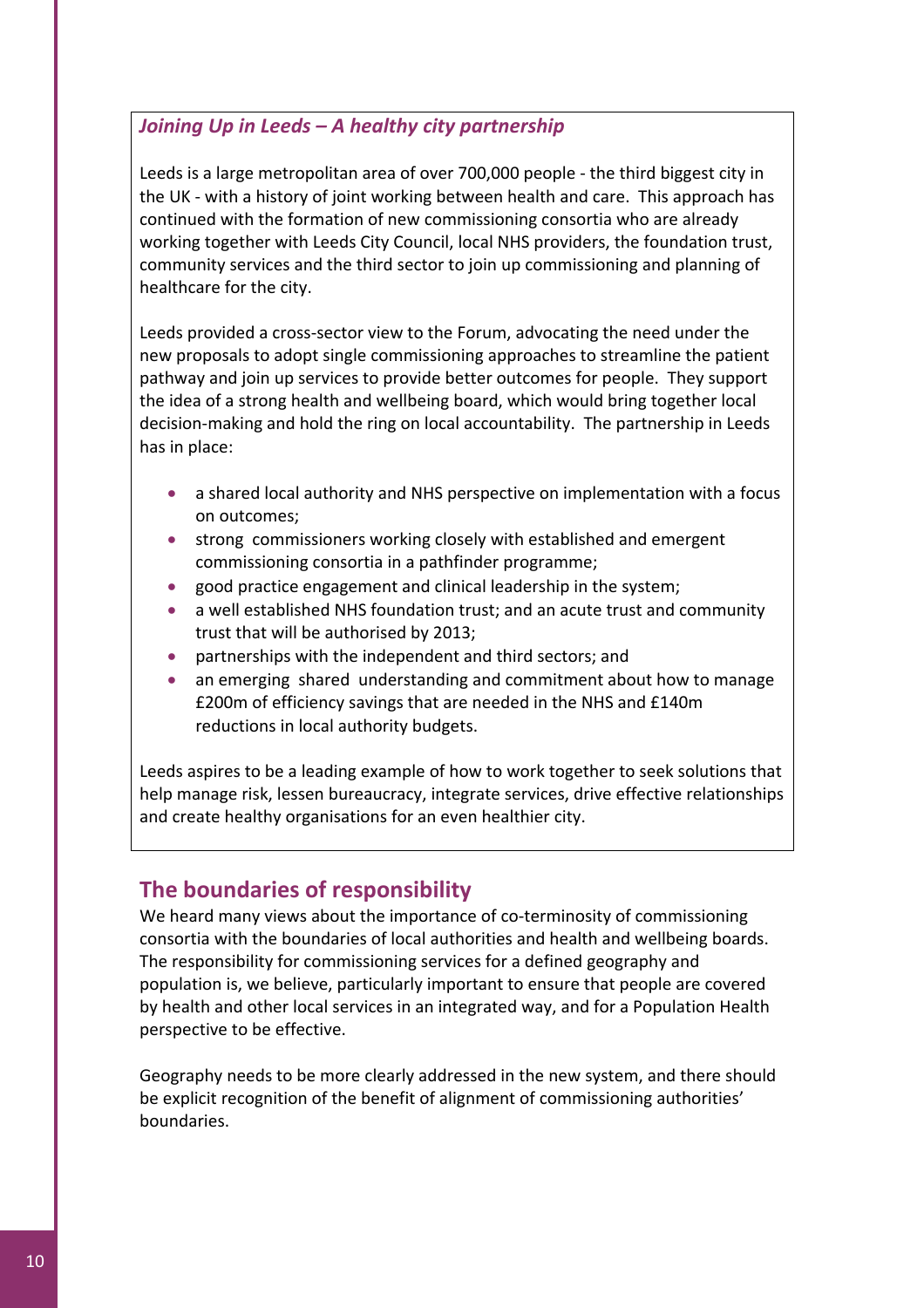We recommend that:

*[2] The authorisation process for commissioning consortia should consider how consortia boundaries will support joint working with local authorities. Although co‐terminosity should not be an absolute requirement, the boundaries of commissioning consortia should not normally cross those of local authorities, and any departure should be clearly justified.*

### **Supporting and promoting integration**

We heard various examples of where successful joint commissioning arrangements had been hampered, or needed to be put on hold as a result of the transfer of responsibility for commissioning NHS services to new structures. This goes against the objective of facilitating and encouraging integration of services. We urge the Government to preserve and encourage local areas that have already achieved successful integration of care or commissioning arrangements in their areas.

#### *Health and social care – Total joint‐commissioning demonstration sites*

There are already many examples of where services are completely jointly‐ commissioned across the country. For example, in North East Lincolnshire, the local authority and NHS commissioners (currently the Primary Care Trust) jointly commission all health and social care services<sup>3</sup>. In Herefordshire, the local authority and the NHS commissioner (Herefordshire PCT) jointly commission health and social care services through integrated structures. Herefordshire has also integrated health and social care provision where appropriate, most notably through an integrated care organisation<sup>[4](#page-10-1)</sup> which brings together acute and community health and adult social care services in a single provider organisation.

It is examples like these, where joint-commissioning goes over and above one or two services, which should be supported as demonstration sites for other communities. They demonstrate a focus on the individual patient and commitment to working together to design, fund and deliver care for populations.

The Government and the NHS Commissioning Board should support areas which have already made significant progress in joining up across health and social care, and actively encourage others to look towards them as exemplars. Evaluation of these demonstration sites should be undertaken so that the benefits and learning can be captured and shared. And at a very minimum, the Government must ensure that the changes do not create additional barriers.

<span id="page-10-0"></span> $3$  North East Lincolnshire Care Trust Plus has been responsible for health and adult social care services in North East Lincolnshire since September 2007<br><sup>4</sup> The integrated care organization in Herefordshire is called Wye Valley NHS Trust

<span id="page-10-1"></span>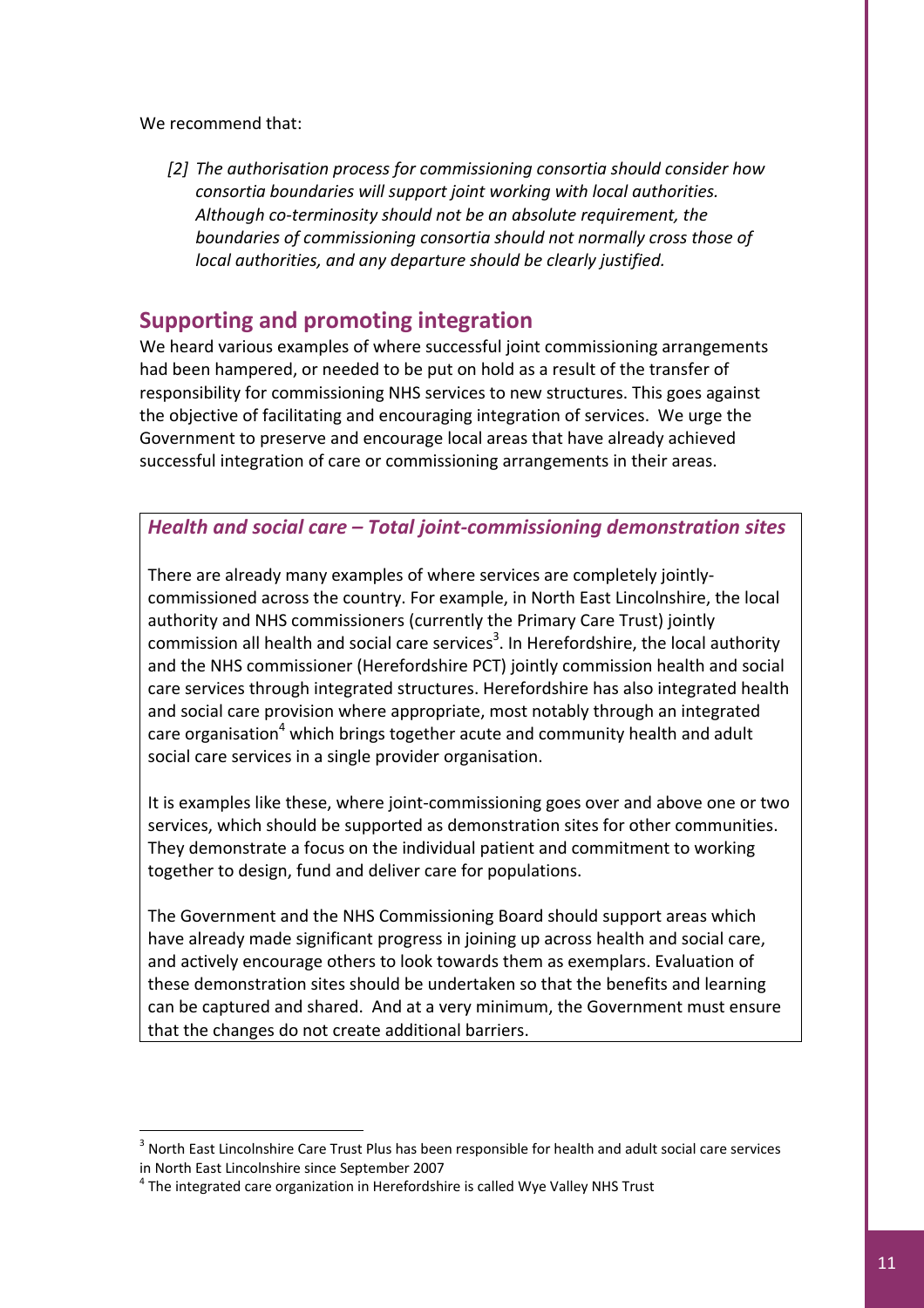We recommend that:

*[3] The Government should have a stated policy ambition that all local areas will undertake joint‐commissioning arrangements between the NHS and local authorities where appropriate. Acting on this, the Government and NHS Commissioning Board should enable a set of joint commissioning demonstration sites to support and evaluate the effectiveness and efficiency of joint commissioning, including joint budgets between health, social care and public health.*

This support should be based on the model used for the pathfinder consortia and early implementer health and welling board programmes.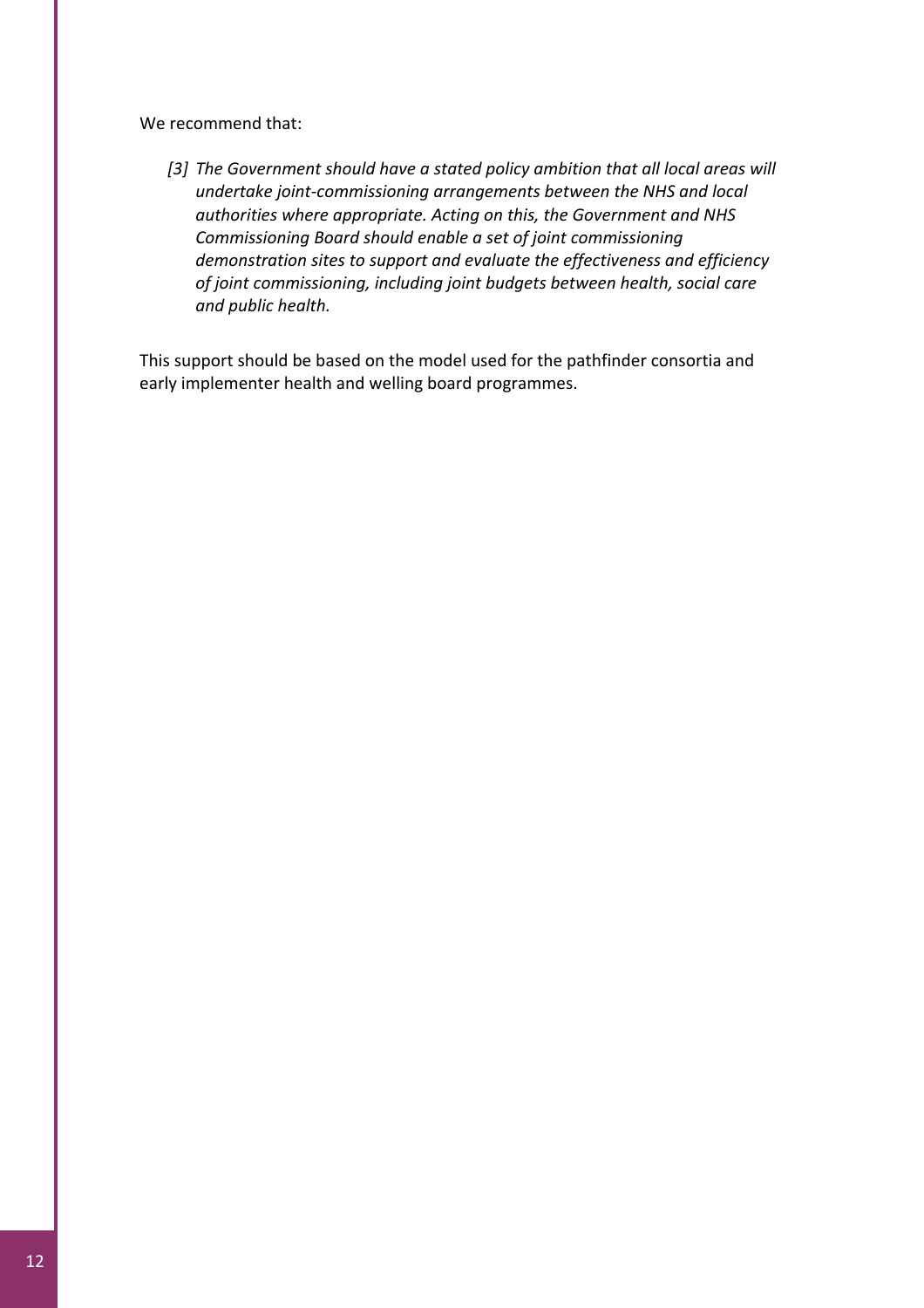# **2. The voice of patients and the public in our health services**

Many of our discussions centred upon the critical role that patients and the public need to be able to play in delivering health and care services. We heard from those representing patients with particular conditions about the importance of people making informed decisions about and being supported to manage their own care. We also spoke to those representing communities of interest – be that by type of condition, age, ethnic group, locality or the users of specific health services.

This chapter explores what 'patient involvement' should mean, and how it should permeate the health and wellbeing system at all levels. It also looks at the role and function of Healthwatch locally and nationally, and makes recommendations as to how these bodies might have the most impact in championing the patients' interests.

# **Real patient involvement means shared decision‐making**

We have heard from a large number of patients, carers, parents and members of the public about how they want to be involved in their health and their community's health, and what involvement means to them. We believe that both the language and practice of 'involvement' or 'engagement' commonly used in the NHS embody a lingering paternalism. We are unanimous in our belief that 'shared decision‐making' must be the focus when we talk about 'patient involvement'. Shared decisionmaking means joint ownership of decisions between patients and professionals.

In short: it is right in principle to share decisions with us as citizens and taxpayers, since they are our services; and it is right in practice, since the evidence is that shared decision‐making at both individual and collective levels leads to better decisions.

We were also struck by the arguments that shared decision-making is a fundamental aspect of quality. Early evidence shows promising benefits of shared decision‐making at the individual level, on patient participation and communication and health outcomes, particularly in relation to the care of people with long term conditions.<sup>[5](#page-12-0)[6](#page-12-1)</sup> Many of the tools of shared decision-making, such as active care planning, support for self management, and the use of decision aids are being adopted in the UK and internationally.

Two duties already exist in the Bill regarding patient involvement:

<span id="page-12-1"></span><span id="page-12-0"></span>

<sup>&</sup>lt;sup>5</sup> Shared Decision-Making in Medicine. Loh et al. Dtsch Arztebl; 104(21): A1483–8. 2007<br><sup>6</sup> Interventions to improve the management of diabetes mellitus in primary care, outpatient and *community settings.* Renders et al. Cochrane Review. In Cochrane Library Issue 3, 2001.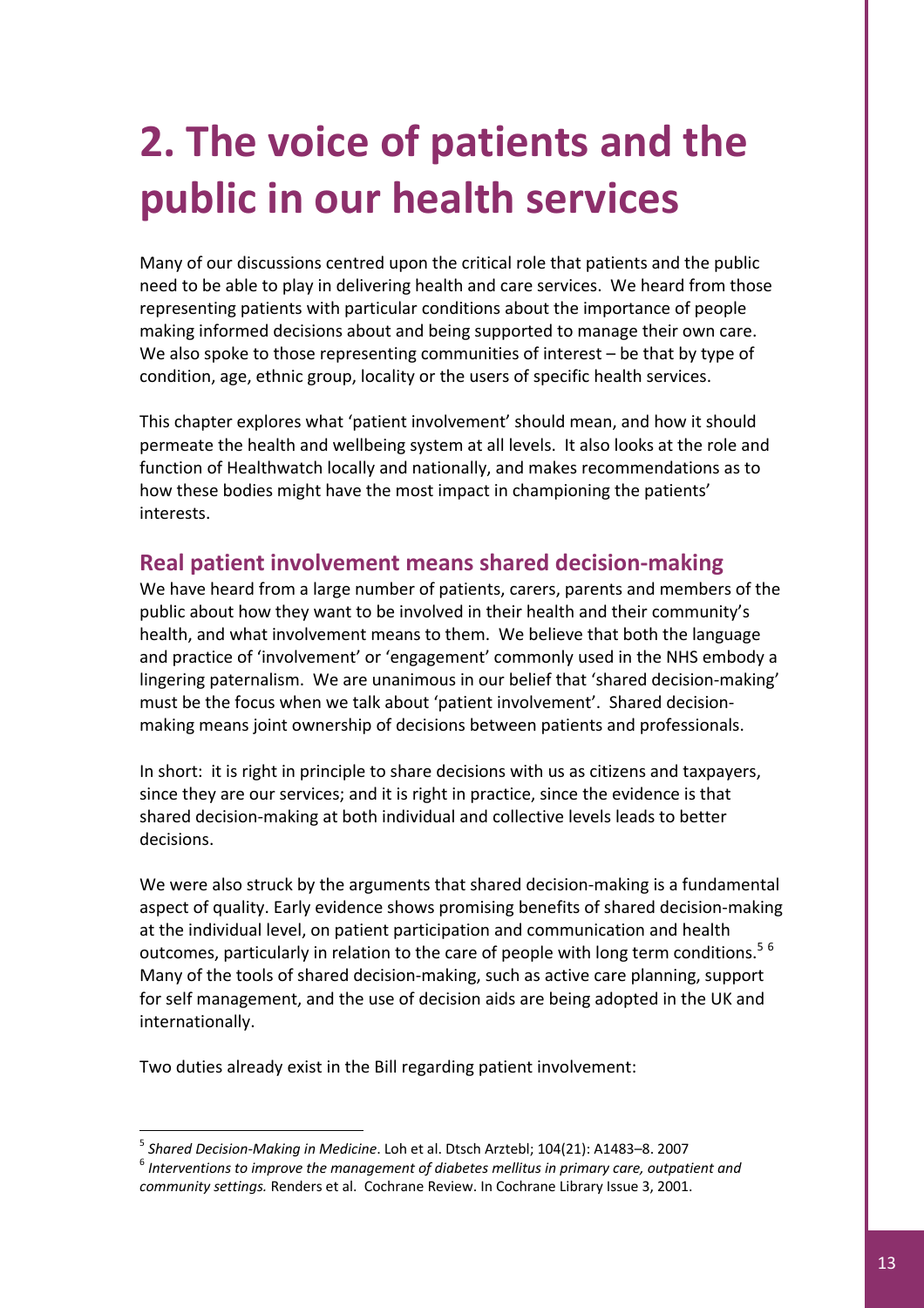- a duty on commissioners 'to promote patient involvement' in decisions about their care, referring to shared decision‐making at the individual patient level; and
- a 'duty to involve' on the national and local commissioning authorities: the NHS Commissioning Board and commissioning consortia.

Whilst these duties are welcomed, what we have heard emphasises the lack of clarity on what constitutes involvement. The Bill language of 'informing and consulting' is too weak. We favour a model that affirms the value of collective shared decision‐making as a continuous process of dialogue at every level of the system, rather than occasional episodes of consultation. We recommend that:

- *[4] The Government should include a stronger and clearer definition of patient and public involvement in the Bill:* 
	- *a. There should be duties to involve patients and the public at all levels of the health and wellbeing system.*
	- *b. involvement in respect of discharging the duties 'to involve' and 'to promote patient involvement' should mean embracing the principle of shared decision‐making.*

# **Rights, equalities and the NHS Constitution**

Individuals being involved and owning decisions about their own care goes to the heart of the concept of choice and personalisation. The Government promotes its changes as seeking to embed patient involvement in decisions about their care at the heart of the NHS, with the mantra 'no decision about me without me'. Following the variety of discussions and representations we have received, we believe that for this to be a reality, clinicians and healthcare professions will need to acknowledge the inevitable cultural change required, and to accept shared decision‐making as part of how the NHS operates.

Making this culture a reality is the responsibility of leaders throughout the system – from the General Medical Council, Nursing and Midwifery Council and other professional regulators in regulating professionals; to the Royal Colleges and professional organisations in educating professionals; to commissioning authorities in contracting with providers and involving people in the commissioning process; to leaders of clinical teams and provider organisations in setting their expectations amongst employees.

The other side of the equation is individuals wanting and being able to be involved in the decisions about their care. We believe that people need to be aware of the rights that they have in relation to the NHS, if they are genuinely to be involved in decisions about their care.

We heard many voices expressing concern about the inequality they saw in the current system and concerns that inequalities in access and outcomes could be exacerbated. Too often people are excluded from accessing high quality care, for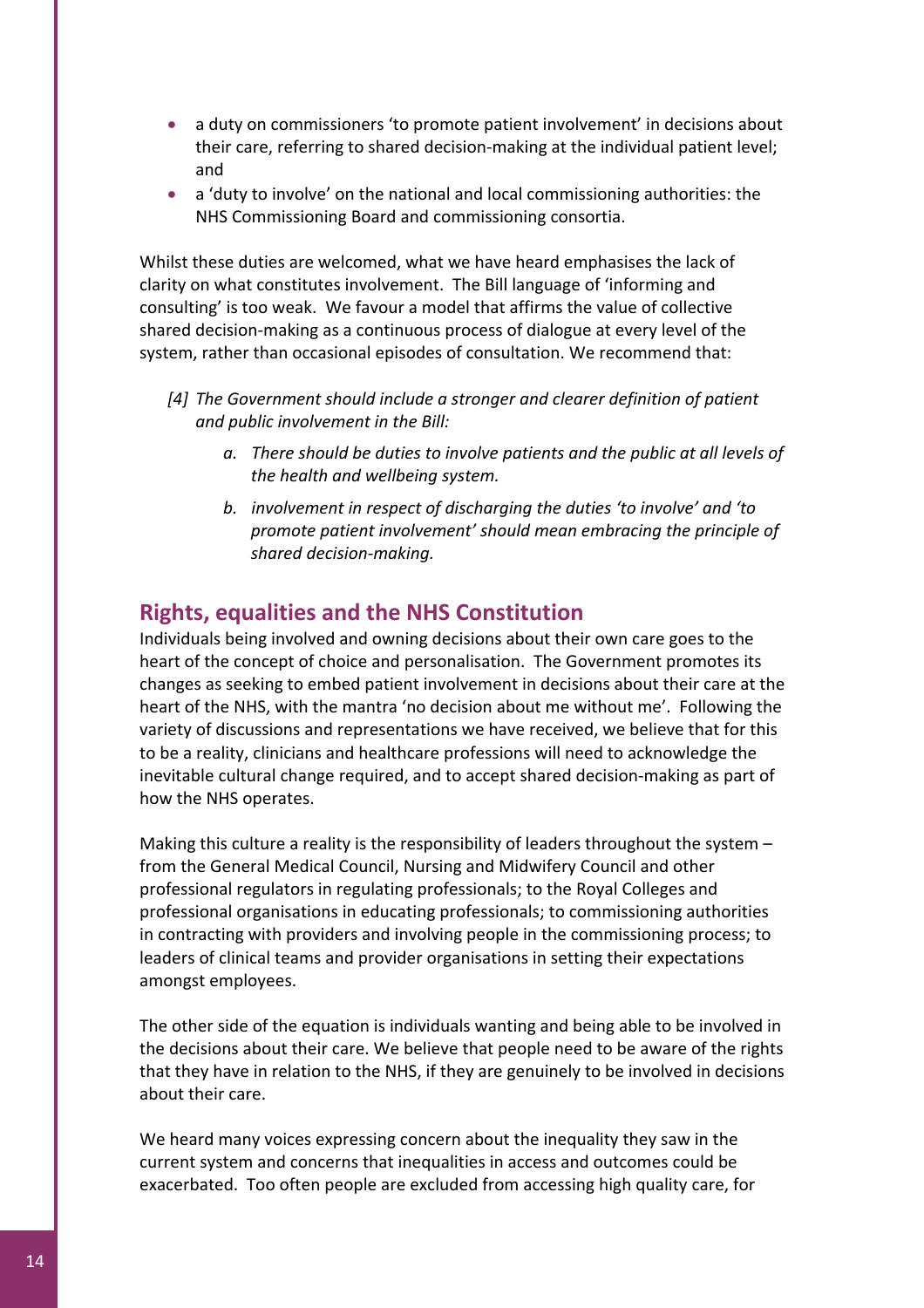example, the homeless without an address for appointments to be sent to; the mentally ill or people with learning disabilities who find it difficult to communicate their needs and preferences; or older people who are not included in decisions about their care, simply because of their age. In the case of black and minority ethnic communities, we heard that there is uneven quality of healthcare combined with difficulties in accessing services.

We heard particular anxiety about involvement of children by the NHS or rather its absence, which respondents thought contributed to poorer outcomes for children (in some childhood cancers for example) than in other comparable countries and the high rates of inappropriate admissions to hospital. For example, 75 per cent of children's asthma admissions could have been prevented with better primary care<sup>[7](#page-14-0)</sup>.

The NHS Constitution is a landmark statement of rights and responsibilities for patients and staff, and is especially important as a protection of the rights of the most vulnerable and marginalized individuals and groups in society. The NHS Constitution is an incredibly powerful document and we recommend that:

*[5] The Government should reaffirm and actively promote the NHS Constitution, emphasising its place as the cornerstone of the NHS now and in the future. The Bill should place a duty on NHS commissioners to actively promote the NHS Constitution.*

All public authorities are of course subject to the equality duty<sup>[8](#page-14-1)</sup>, requiring them to have due regard to eliminating harassment, advancing equality of opportunity across the protected characteristics<sup>9</sup>. The Equality Delivery System<sup>[10](#page-14-3)</sup> will provide a template for organisations to use to embed equalities into all aspects of service provision.

Another tool in increasing shared decision‐making will be giving people more control over their care. Personal budgets are a key tool, especially for people with long term conditions, giving independence and real choice to people about what they need and how they want to be cared for.

The NHS Future Forum's report on Choice and Competition includes an ambition that within five years, everyone who is eligible for personal budgets should be offered one. We strongly support this recommendation.

That report also describes how the modernisation plans should look to promote and increase choice for people. The proposals focus on clarifying the choice offer for

<span id="page-14-0"></span><sup>7</sup> *The asthma divide: inequalities in emergency care for people with asthma in England.* Asthma UK, 2007<br><sup>8</sup> Public sector equality duty, section 149, Equality Act 2010<br><sup>9</sup> Protected characteristics are: age, disability, gender reassignment, pregnancy and maternity, race,

<span id="page-14-1"></span>

<span id="page-14-2"></span>religion or belief, sex, and sexual orientation<br><sup>10</sup> The Equality Delivery System is currently being developed by the NHS Equality and Diversity

<span id="page-14-3"></span>Council. It will link into the NHS Outcomes Framework and NHS Constitution.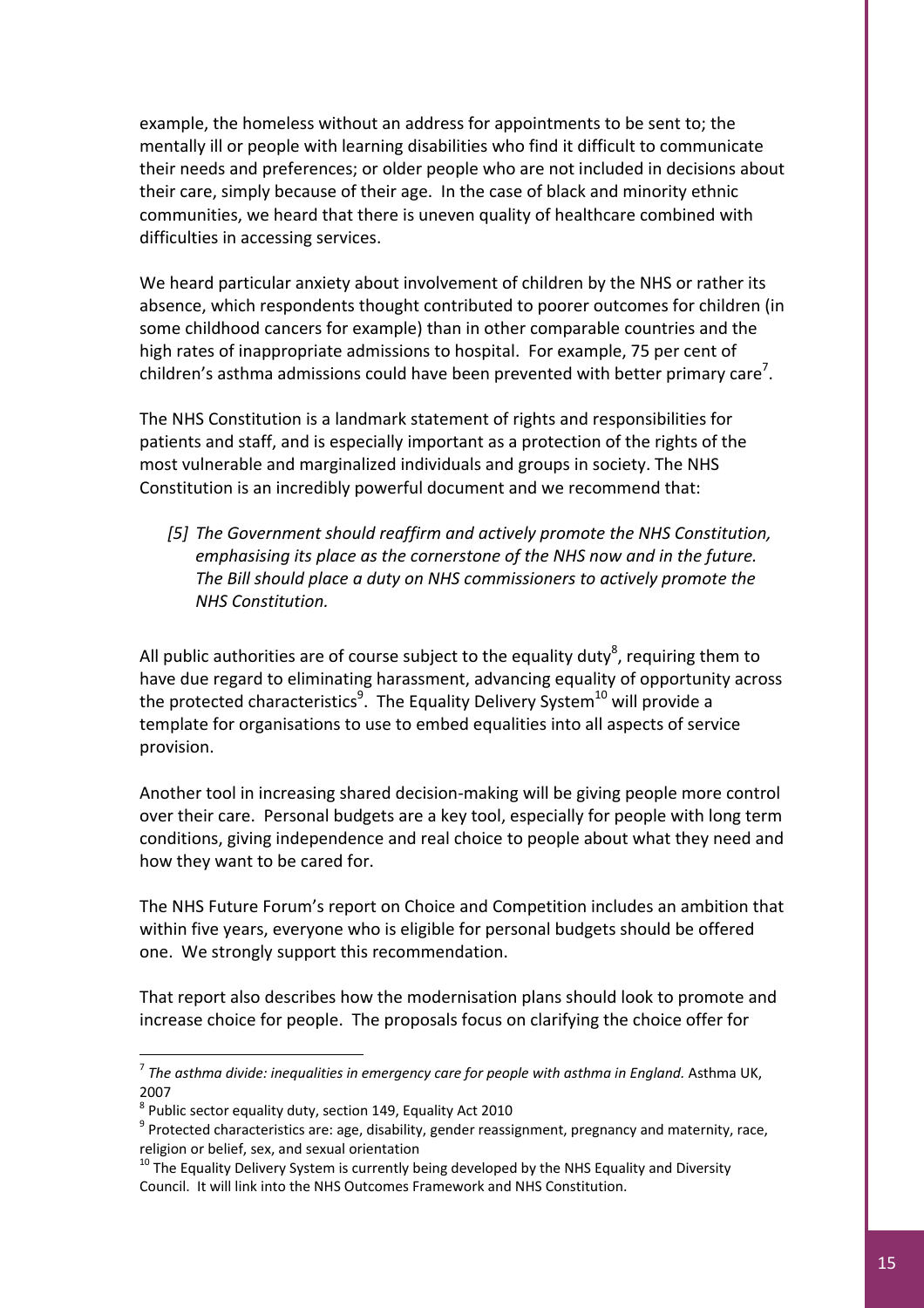people, extending the definition of what choice means and then ensuring robust accountability for making choice a reality for people. These recommendations will support and incentivise the behaviour of shared decision-making called for in this report.

### **Shared decision‐making for communities**

Involvement must extend beyond the decisions about an individual's care, and apply to decisions that affect the design and provision of care for communities:

- as part of designing services for a particular group or condition;
- in strategic decisions about commissioning of services at the local level; and
- at a national level, in decisions about commissioning and the operation of the health and wellbeing system.

#### *Shared decision‐making in the design of pathways*

Similarly, commissioners cannot expect to design integrated, efficient pathways to deliver high quality care if they do not involve the people who will be using the services in their design, as well as patient representatives and patient organisations.

#### *Transforming Diabetes care: Co‐creating Health at the Whittington*

Whittington Health in north London serves a diverse, relatively deprived population where diabetes outcomes were poor. The clinical teams from the hospital, community and local primary care wanted to bring about a fundamental change in local diabetes care and successfully applied to participate in the Health Foundation's *Co‐creating Health Programme.* 

Co‐creating Health improves outcomes by training both patients and clinicians in self‐management support. Patients work in a group setting which is facilitated by a trained lay tutor (expert patient) who has diabetes, together with a clinician tutor. To date 260 patients have gone through the course at the Whittington. There have been clinical improvements in both glycaemic control and cholesterol. People's quality of life and experience have been improved as well. In the words of one 'graduate':

"On a personal level – this course gave me the tools to seek help and advice from my health carers and to find the solutions to the various problems. I now have improved health, taking less medication and feeling a lot better. The feeling that I was alone and did not have anyone who cared or listened to me has gone. I feel in control of my own health. I know who to talk to."

It should be the responsibility of commissioners to secure the right people's involvement when redesigning how care is delivered, not only because it is the right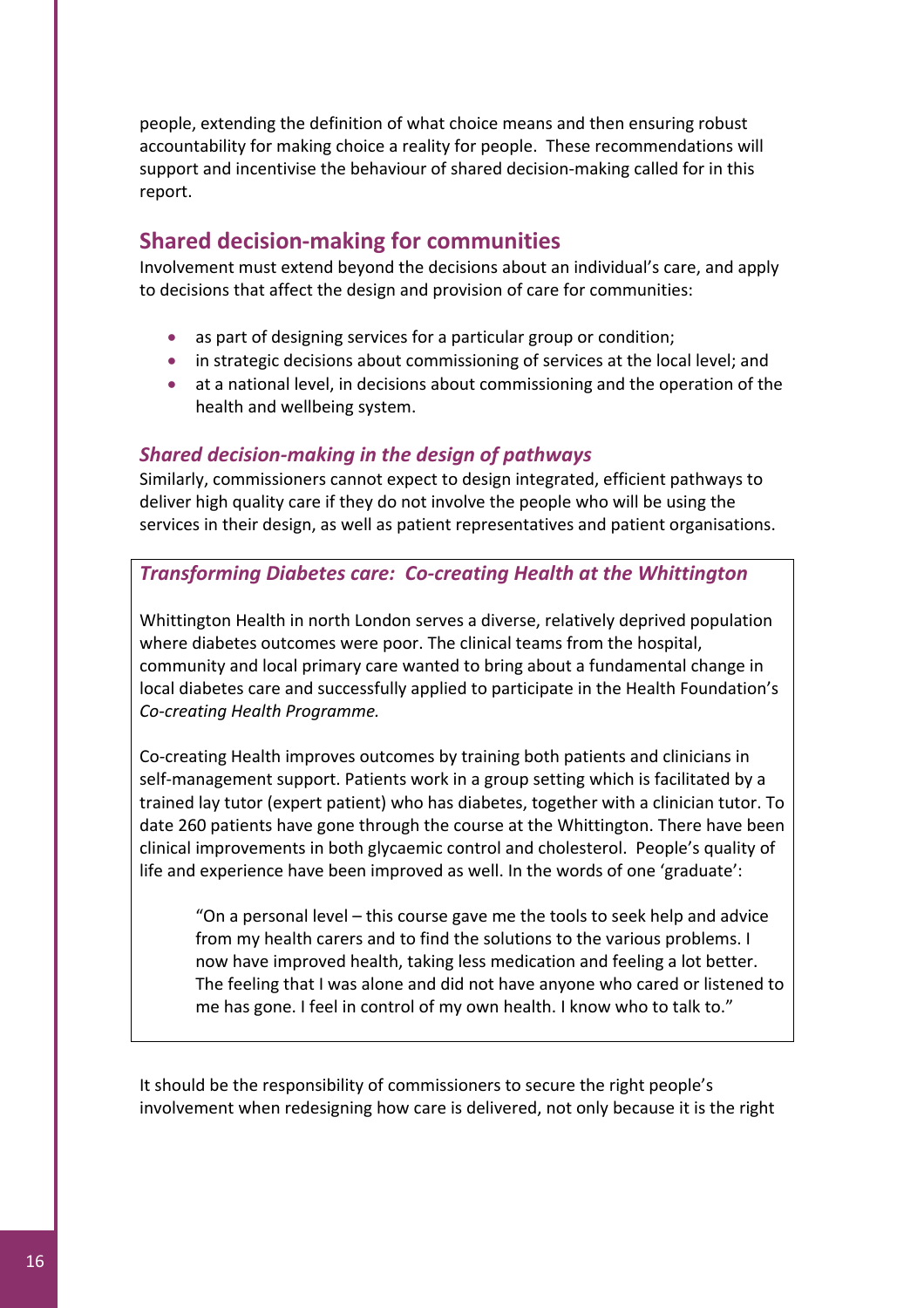thing to do, but also because evidence suggests that patient involvement can lead to design of better care pathways.<sup>[11](#page-16-0) [12](#page-16-1)</sup>

In the interests of balancing the need to retain flexibility for commissioning consortia in how they operate, with the need to provide assurance that they are involving the people they serve, we recommend that:

- *[6] Examination of consortia arrangements for shared decision making in commissioning should be included in the authorisation process for commissioning consortia.*
- *[7] Health and wellbeing boards should be the place where local commissioners (NHS and local authority) explain and are challenged on how they are involving patients in the design of care pathways and development of their commissioning plans.*

#### *Local shared strategic decision‐making*

Strategic decisions by commissioning consortia as to how care is designed and delivered will impact on the care and lives of those in the communities they serve. It is only right therefore that communities are involved in the decision‐making process.

Whilst we are reluctant to prescribe governance models for the new local commissioning authorities, we believe that the commissioning consortia that deliver the best health outcomes, will as a matter of course include patient representation on their governing bodies, not because they have to but because it is only through shared decision making that they can arrive at the right decisions for their community. We recommend that:

[8] *There should be independent membership on commissioning consortia governance bodies, to provide independent challenge, including ensuring that consortia fulfil their duty for genuine patient and public involvement.*

#### *Support for patient representatives*

l

The involvement we envisage will require informed patient representatives, with the skills and capabilities to understand the decisions they are being involved in and the wider constraints and complications within which the decisions must be made. We cannot just assume that those being asked to be involved in decisions will have these skills and such understanding.

NHS foundation trust governors are an example of people being asked to represent their local communities and patients of that trust, and to scrutinise the organisation on their behalf. This is a critical role and has not been given sufficient recognition, nor adequate support.

<span id="page-16-1"></span><span id="page-16-0"></span><sup>&</sup>lt;sup>11</sup> Bringing User Experience to Healthcare Improvement. Bate and Robert. Radcliffe Oxford. 2007<br><sup>12</sup>Co-production: an emerging evidence base for adult social care transformation. Needham, C. SCIE Research briefing 31. 2007.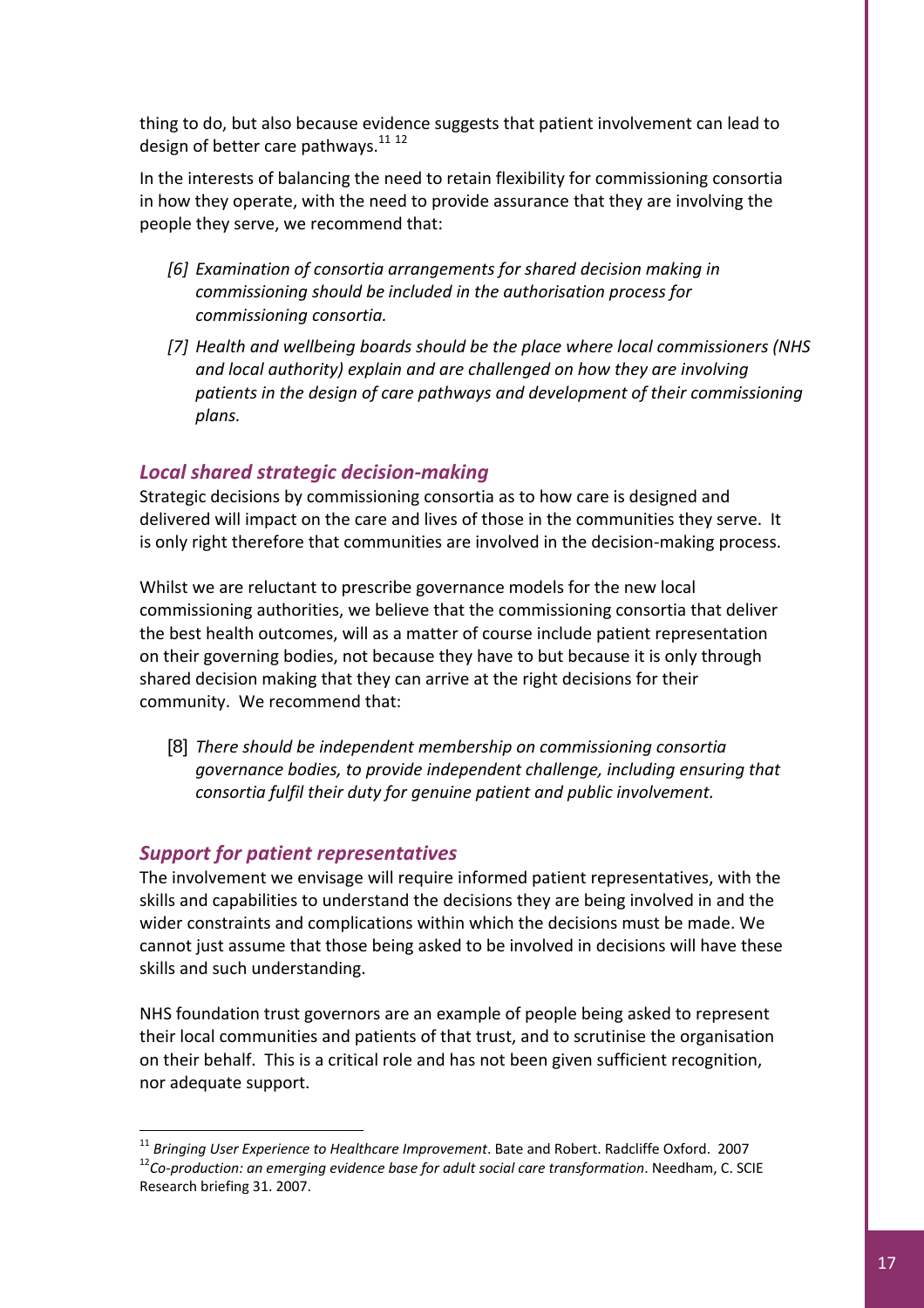We recommend that:

*[9] Appropriate training and support should be available for those organisations and individuals charged with engaging patients and the public, and for patient representatives themselves, including NHS foundation trust governors.*

#### **Healthwatch**

The Forum heard support from many about the concept of Healthwatch as the new powerful consumer advocate at local and national level. However, there were also many who questioned whether the expectations were too great as to what Healthwatch could achieve, given what are likely to be limited resources and an uncertain history of patient involvement initiatives over the last ten years.

#### *Local Healthwatch*

We have heard many differing views about the role of Healthwatch locally, and a resounding message that there is a lack of clarity in the current proposals as to what its role is or should be. There are questions regarding:

- their hosting arrangements: current proposals suggest they are hosted by the local authority;
- how they will be funded: there is debate as to whether their funding should be ring fenced in local authority budgets; and
- the extent of their role: whether local Healthwatch should be purely patient advocates as part of a wider patient involvement system or culture or whether it should itself constitute the network for patient involvement.

Our view is that real shared decision‐making will only come about if there is a network or involvement at a local level and throughout the system – and that this creates a culture of routine and genuine patient involvement across health and care.

We agree that expectations as to what local Healthwatch will be responsible for are too great, particularly given that their funding is likely to be limited. The Government's ambition that local Healthwatch will be a powerful consumer champion and that they will be built on existing Local Involvement Networks (LINks) has created tensions, given the varying degree of effectiveness of existing LINks.

It is essential that the new local Healthwatch structures are effective, and so their role needs to be clear. We believe that local Healthwatch should have a dual role of patient advocacy – the powerful consumer champion in the system – and scrutiny and challenge – of organisations in the health and wellbeing system. Healthwatch will be particularly well placed to provide this challenge given their role on health and wellbeing boards.

We do not agree that budgets for local Healthwatch should be ring fenced. Local authorities will be held to account for funding Healthwatch through both the health and wellbeing board and the authority's overview and scrutiny functions. If there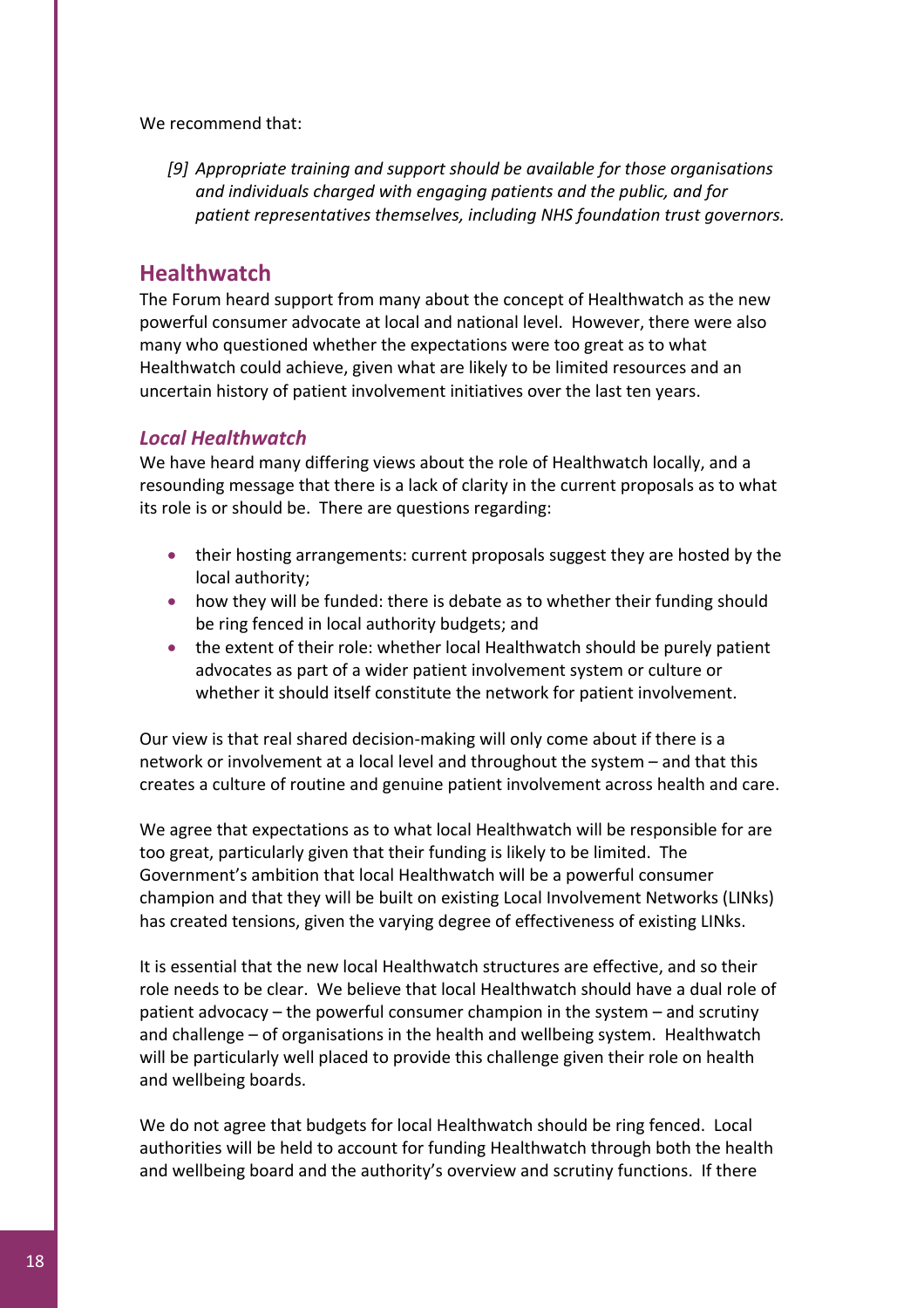are issues or conflicts which cannot be resolved locally, Healthwatch England will have a role as an independent arbiter. The onus should be on local Healthwatch to be transparent and clear in their areas of focus, as the most likely route to providing value for money and secure funding. We recommend that:

- *[10] Healthwatch locally should provide a patient advocate role, championing issues for patients, and a scrutiny and challenge function in relation to local health and wellbeing commissioners and providers.*
- *[11] Local authorities should commission local Healthwatch. Health and wellbeing boards should be the place where local authorities explain and are challenged on how they are carrying out their responsibilities. Local Healthwatch should refer any disputes to Healthwatch England, if resolution locally is not possible.*

It cannot be assumed that just because local Healthwatch exists in its role as a consumer champion and to provide scrutiny and challenge, that commissioners and providers will be receptive to it looking into areas of concern and take notice of any findings. We endorse the Bill's intention to transfer the existing duty on providers to allow LINks to 'enter and view' their operations, to local Healthwatch. This does not address the issue of whether local Healthwatch is listened to. In addition, we recommend that:

*[12] Commissioners and providers of services should be under a duty to have 'due regard' to local Healthwatch findings.*

#### *Healthwatch England*

Healthwatch England will have a key role as the key leadership body for local Healthwatch, setting clear standards of excellence for the local bodies to follow. It will also act as an arbiter where there are conflicts or disputes between the local Healthwatch and the local authority. As one of the key national players in the new system, the Government should look to establish it as soon as possible, with sufficient funding. Although it is to be technically part of CQC, it needs to be allowed the independence to discharge its functions freely. To ensure that links with its local counterparts, local Healthwatch should be represented on the governance committee alongside independent members.

The NHS Future Forum's report on Choice and Competition recommends a Citizens Panel as part of Healthwatch England, with the role of reporting on how effectively the choice mandate is being delivered by the health and wellbeing system. We endorse this recommendation as offering patients a further voice at a national level, and a useful accountability mechanism.

Once again, our proposals in this area are dependent upon accountability and governance systems that champion the model of involvement and support we envisage. The following chapter sets out what we heard regarding public accountability and our recommendations for strengthening the emerging model.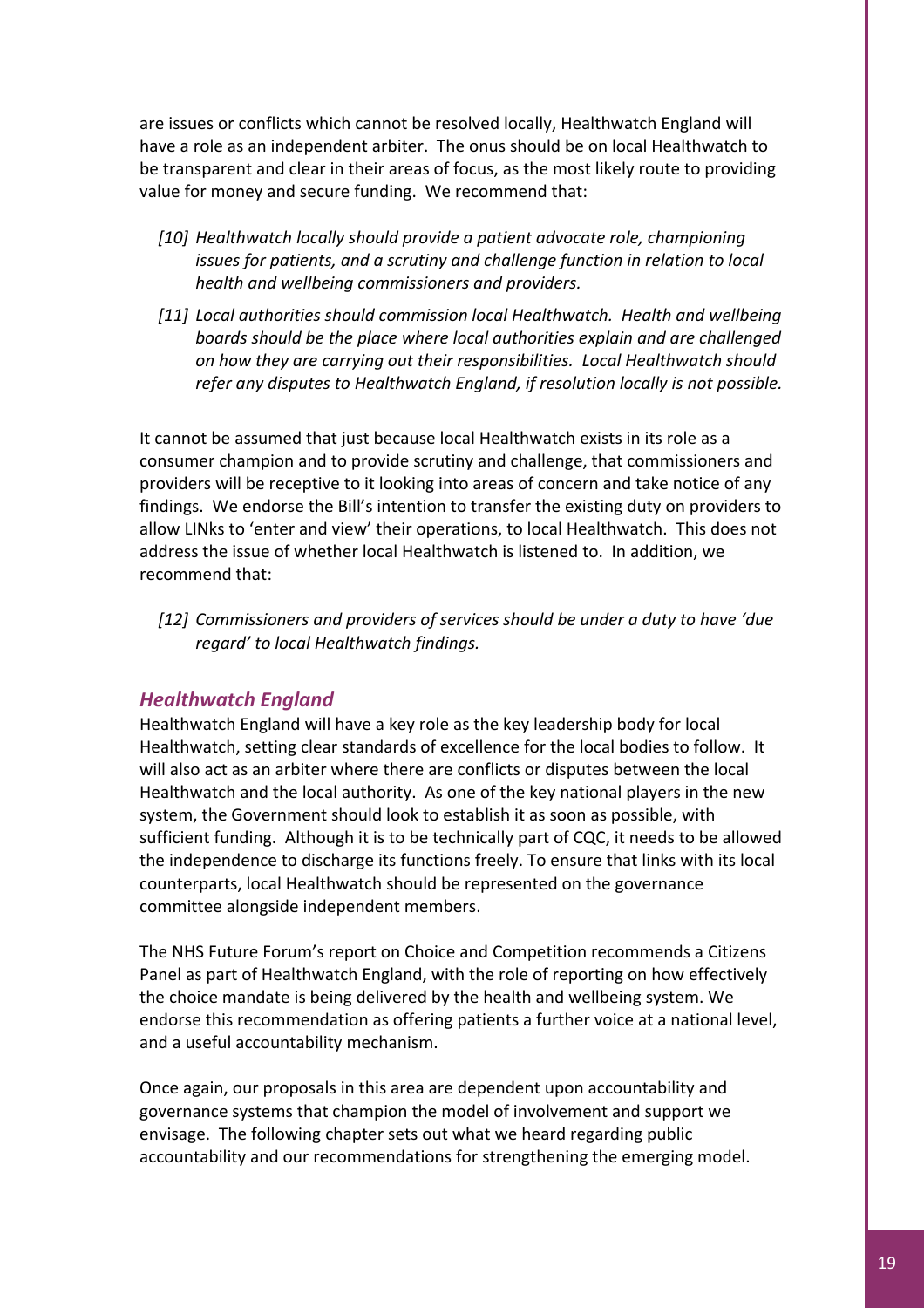# **3. Effective systems of accountability and governance**

In a democratic country, with taxpayer funded public services, public accountability is vital to secure quality, integrity, value for money and public confidence. There has to be good governance at every level of the system, in every organisation dealing with taxpayers' money, and amongst those individuals accountable within those organisations.

We heard various concerns about the mechanisms or perceived lack thereof for public accountability in the Government's proposals, particularly that they were too weak, unclear, did not protect against conflicts of interest or cherry-picking of 'simple' cases and that they could lead to a reduction in local democracy.

It is clear that the aspirations that we have heard from so many – about integration and effective shared decision-making – cannot be secured without the right systems of accountability and governance. These systems need to be capable of incentivising behaviours that will help secure the objectives of more integrated and more responsive services.

There are three gaps in the current proposals regarding accountability, that we believe need to be addressed, and this chapter will take each in turn:

- reinforcing national accountability;
- transparency and openness throughout the system; and
- strengthening local accountability.

We recognise, however, that a robust system of accountability requires a regular assessment of risks, and must be continuously learning and improving. The Government will need to keep the system of public accountability under review, particularly considering any recommendations from the forthcoming Francis Inquiry. $^{13}$  $^{13}$  $^{13}$ 

# **Reinforcing national accountability**

We heard commentary on the likely balance of power and influence of the NHS Commissioning Board in the new system compared to that of local organisations, such as commissioning consortia, local service providers including local authorities, and health and wellbeing boards. We agree with the view that unless the power of health and wellbeing boards and the internal governance of commissioning consortia is strengthened, the reforms run the risk of reinforcing the dominance of national,

<span id="page-19-0"></span> $13$  The Mid Staffordshire NHS Foundation Trust Public Inquiry – Chaired by Robert Francis QC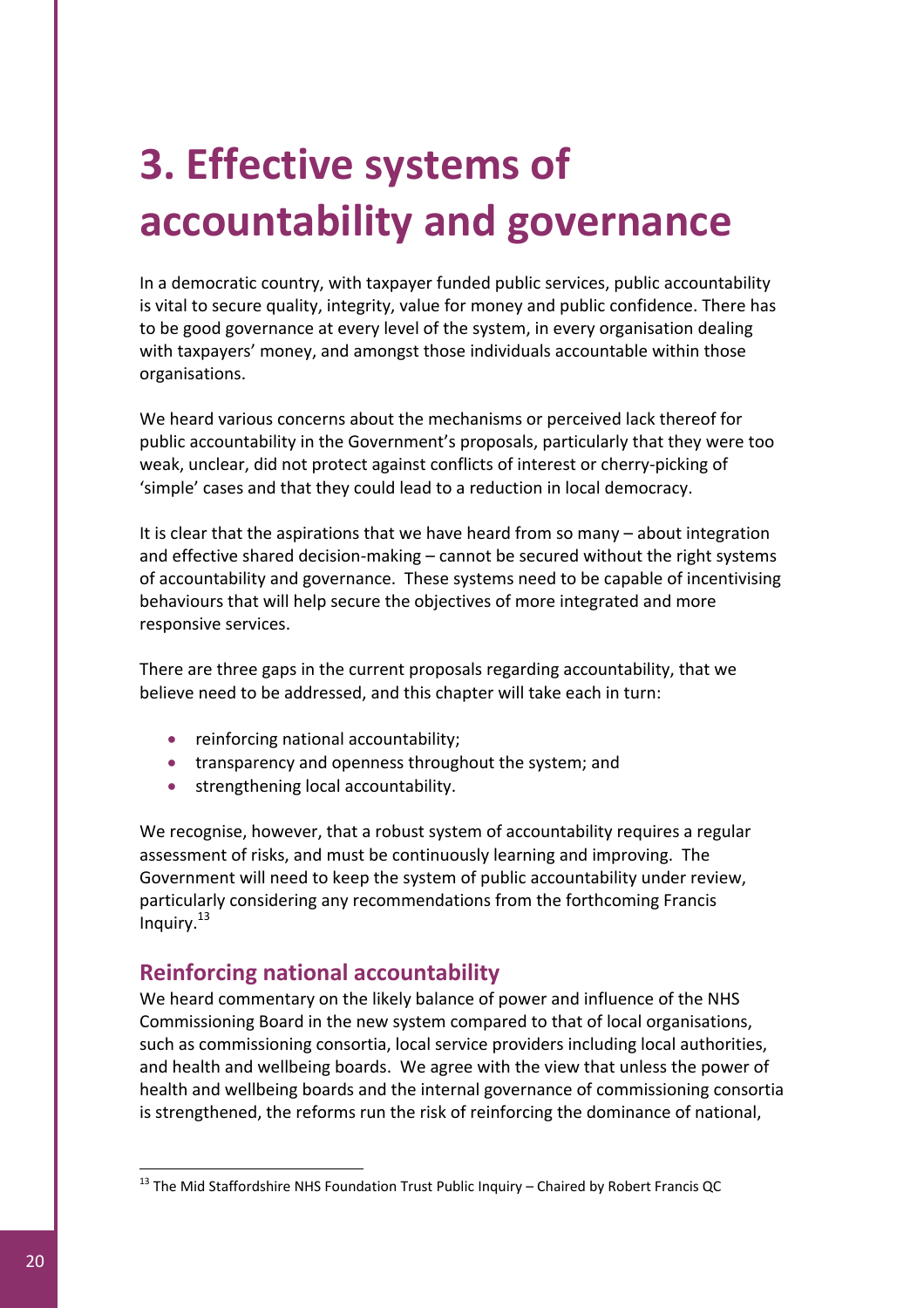top‐down performance management by the NHS Commissioning Board, rather than achieving the aim of a more liberated, devolved system.

We support the role of the NHS Commissioning Board as set out in the Bill to secure the delivery of the Secretary of State's national health outcomes, allocate and account for NHS resources, authorise the establishment of commissioning consortia and hold them to account for their commissioning of services within an overall financial envelope and defined standards of performance and quality. It is also right, in our view, that it has powers of direction over commissioning consortia in specified areas and circumstances – such as risk of failure – and that it should commission some services directly.

We have heard concern from various quarters that the Secretary of State for Health will no longer have a responsibility or duty in respect of promoting a comprehensive health care service, which could in some way lead to the erosion of the NHS. We understand that this is not in fact the case as far as the proposed Bill is concerned. However, we recommend that:

*[13] the Secretary of State's responsibility for promoting a comprehensive health service should be made clearer to the public in order to allay any concerns and remove any confusion. As part of this responsibility, he/she should report to the nation annually.*

The Secretary of State will remain ultimately responsible for improving the health of the nation, and the modernisation plans see her/him setting out the outcomes that the NHS must achieve<sup>14</sup>, and for which she/he will be held to account by Parliament. We endorse the intention that the Secretary of State should report to the nation annually as to the performance of the health service (including the NHS and Public Health England). We would urge the Government to use this opportunity to provide an overarching account of the state of the nation's health, and to ensure that it is accessible to the ordinary person.

# **Transparency and openness throughout the system**

All public bodies are expected to be transparent in their activities, decisions and performance, and to account for how they are spending public money. This includes mechanisms such as publicly held board meetings, making information about contracts and the delivery of those contracts publicly available, and for providers, publishing accurate information about the quality of their services.

We have heard that there is a lack of clarity on whether these same transparency and openness requirements will apply to new commissioning consortia, as there is uncertainty about their governance arrangements.

There was support for the Government's current position of keeping governance requirements to a minimum so as to avoid stifling local flexibility and innovation.

<span id="page-20-0"></span> $14$  Outcomes for the NHS are to be set out annually in the NHS Outcomes Framework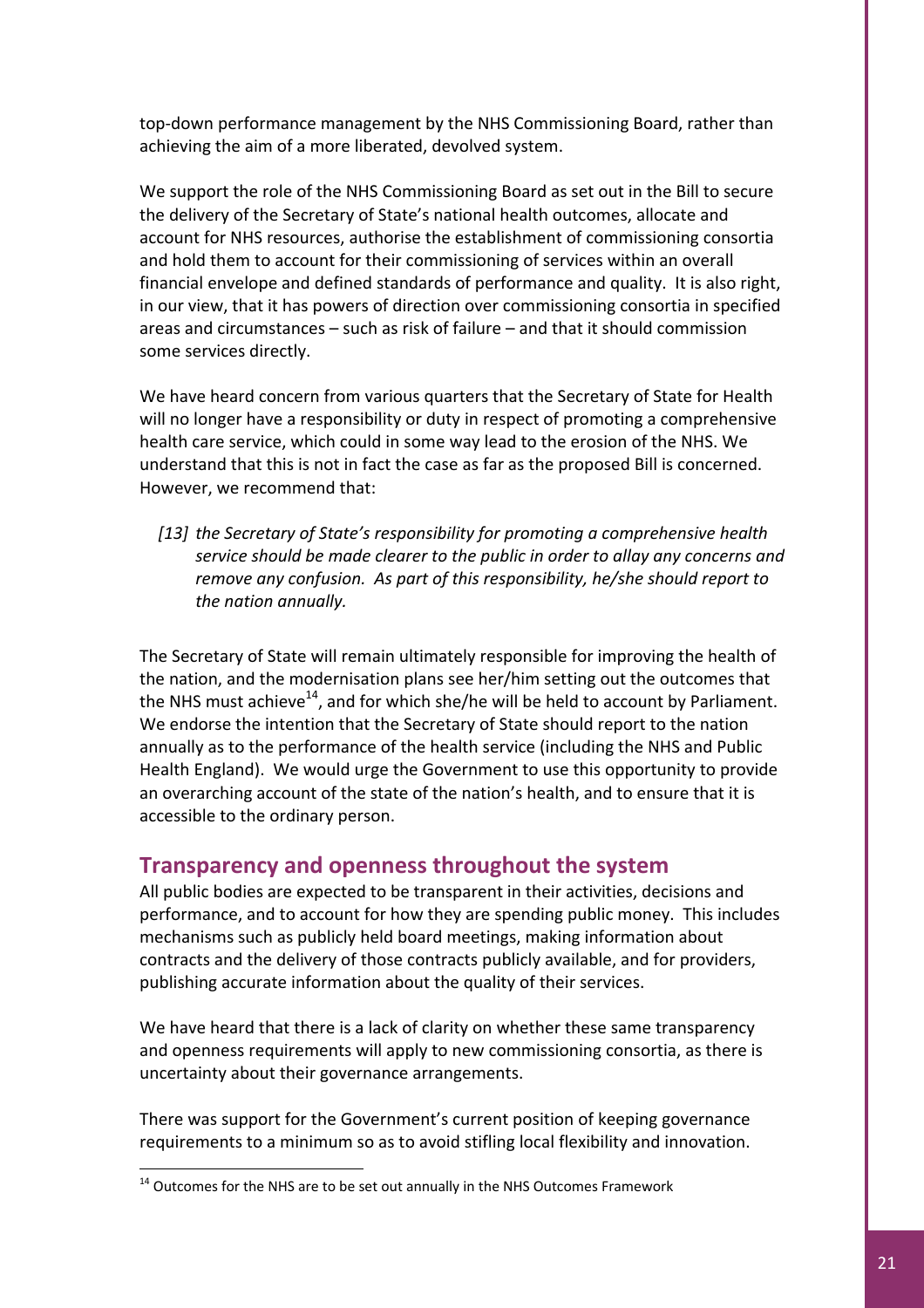Conversely, there was a widespread and strongly held view that the absence of Bill provisions on the governance arrangements for commissioning consortia did not give sufficient assurance of public accountability, especially given that they would be statutory public bodies responsible for large amounts of public money.

The Forum believes there is a balance to be struck between the need for good governance and the need to avoid over prescription – a principle which is reflected in the NHS Future Forum's report on clinical advice and leadership in respect of the constitution of commissioning consortia boards. With this balance in mind, we recommend that:

- *[14] Transparency and openness should run throughout the health and wellbeing system, particularly in relation to how public money is spent:* 
	- *a. Commissioners of NHS services should have a governing body that holds meetings in public and publishes details of their contracts with providers. Members of the governing body should abide by the Nolan principles of conduct in public life.*
	- *b. Commissioners should be required to consult publicly under the statutory consultation rules on their commissioning plans.*

During the course of our discussions we have heard many concerns involving the openness of NHS provider organisations, especially NHS foundation trusts. Similar concerns have arisen about the involvement of the third and independent sectors, and the extent to which they could be held to account for their performance in the NHS. We believe in the principle that any and all organisations operating as part of the NHS should be held to account for their decisions. We recommend that:

c. *All significant providers of NHS‐funded services should be required, as an absolute minimum, to publish Board papers and minutes and hold their Board meetings in public.* 

We have already stated that NHS foundation trust governors have a key role in scrutinising trusts on behalf of their patients and communities, and recommended that they need to have appropriate training and support to be effective.

In addition, we would see the health and wellbeing board (and Healthwatch as part of their scrutiny and challenge role) as being tasked with assuring adequate transparency of all its local commissioners, including identifying actual or potential conflicts of interest of commissioners, which is discussed later in this chapter.

# **Strengthening local accountability**

The Forum heard widespread optimism and support for the creation of health and wellbeing boards as the vehicle to enable local integrated strategic planning, joint decision‐making and collective management of population health, as well as a mutual accountability mechanism between the local commissioners and communities they serve.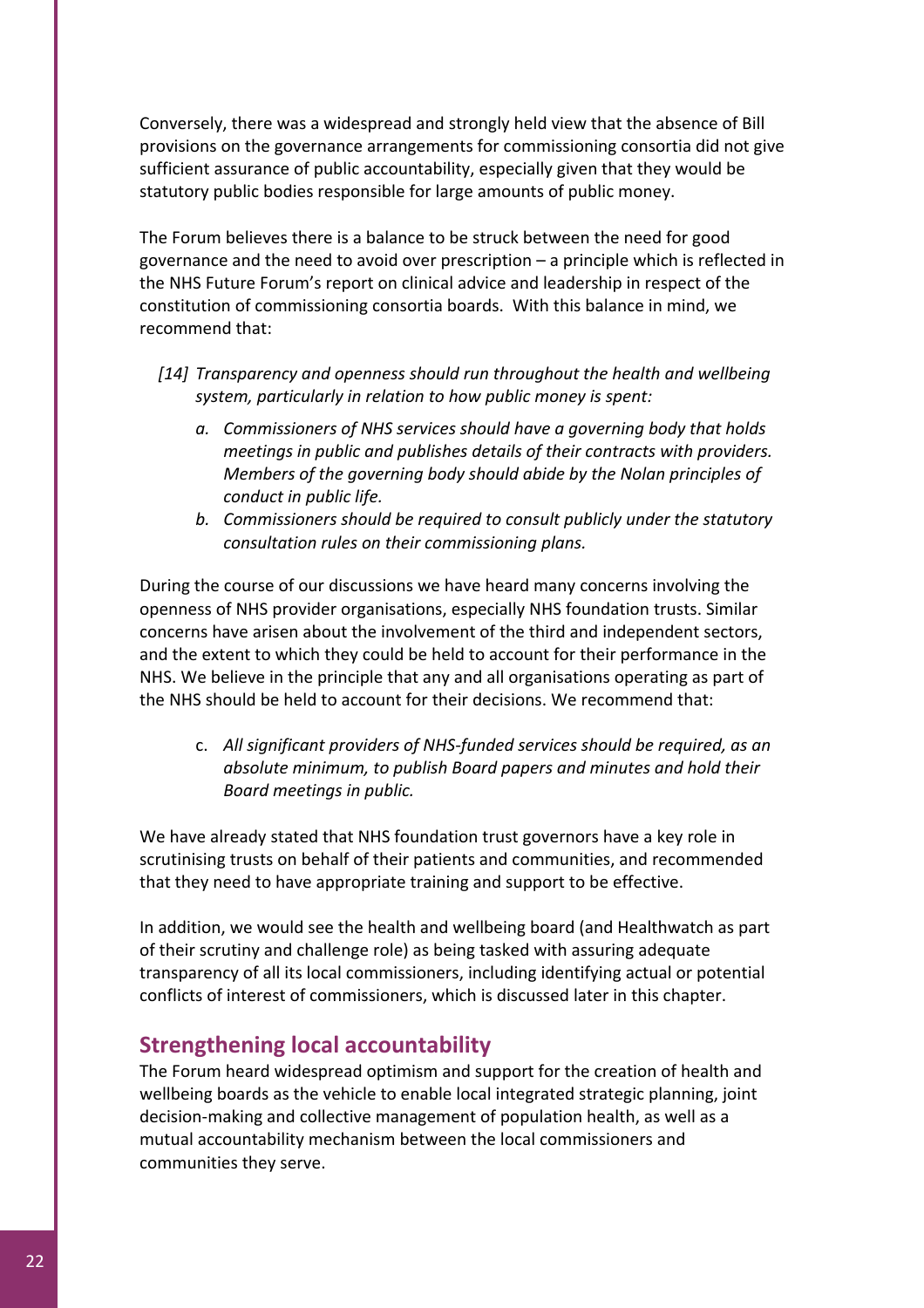However, there was also widespread scepticism that the current reform proposals would be able to provide the right incentives to create this mutual accountability and make joint-working a reality. Many were worried that the current changes would not go far enough, but would mean a retreat for many localities where hard‐won progress had already been made.

There was also a degree of uncertainty as to what role health and wellbeing boards would have in the new system. Having reflected on what we have heard, we believe that health and wellbeing boards must be the focal point for decision‐making about health and wellbeing, bringing together NHS and local authority commissioners with patient representatives. They must be tasked with agreeing the priorities for health and care for that community and each party must account to the Board for their obligations to deliver those priorities.

The right incentives need to be in place to encourage commissioning consortia and local authority commissioners to work collaboratively and cooperatively. The environment should encourage and reward joint‐working in:

- defining local needs through the joint strategic needs assessment (JSNA);
- deciding on local priorities through the joint health and wellbeing strategy and considering where joint-commissioning of services or solutions may provide more effective or efficient outcomes for communities;
- monitoring the performance of commissioners (NHS Commissioning Board, commissioning consortia and local authority) in delivering their obligations in the joint health and wellbeing strategy; and
- ensuring that there is a network of patient and public involvement in their local health and wellbeing system.

There is significant scope within this environment to explore the development of joint-commissioning support functions between NHS and local authority commissioners. This would help ensure that resources are used in a coherent way and incentivise integrated delivery in areas including community care, learning disability, mental health and other adult care services. There may be some need to look at the flows of funding to respective commissioners in order to reinforce this.

### *Strengthening duties to health and well being boards*

We have concluded that local health and wellbeing boards are a vital part of the system that needs to be put in place. We heard different views on the issue of accountability to health and wellbeing boards: on the one hand many people have called for them to have sign-off powers over the annual commissioning plans which will be developed by commissioning consortia; others reason that this model of dual accountability will be confusing and unworkable.

We heard concerns that the Bill does not provide strong enough incentives for commissioning consortia to work together in cooperation with health and wellbeing boards and local authority commissioners in their planning and commissioning of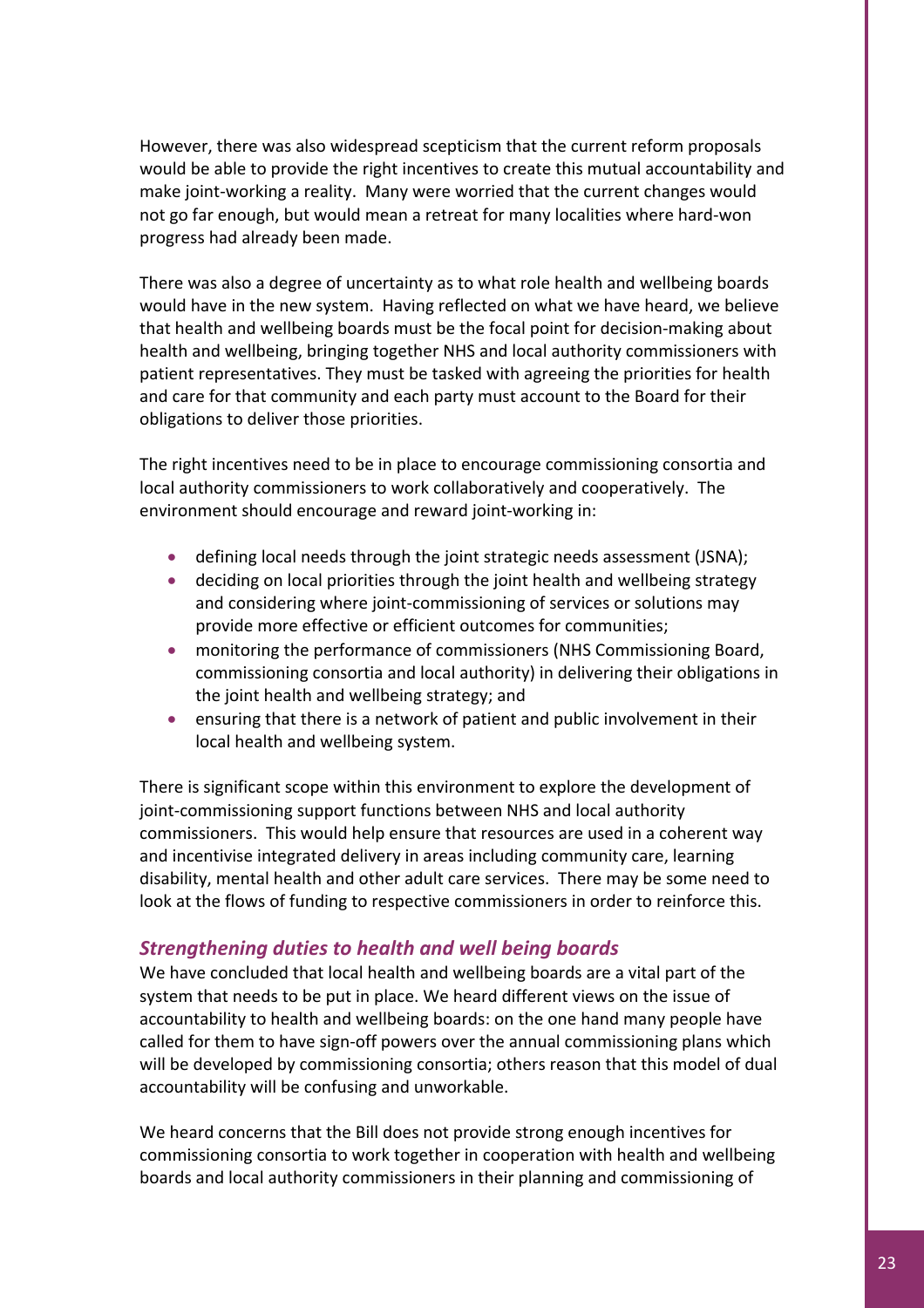health services. The requirement on commissioning consortia simply to 'have regard to' the health and wellbeing board was felt not to be strong enough to prevent consortia from commissioning services that do not adequately take into account the joint health and well being strategy.

#### We recommend that:

- *[15] Health and wellbeing boards must be the focal point for decision‐making about health and wellbeing, bringing together NHS and local authority commissioners with patient representatives. The Bill needs to strengthen their role:* 
	- *a. Health and wellbeing boards should agree commissioning consortia commissioning plans which should be developed in line with the joint health and wellbeing strategy.*
	- *b. If it is not possible to secure agreement locally on the plans, the health and wellbeing board should be able to refer their concerns to the NHS Commissioning Board.*
	- *c. The NHS Commissioning Board should take account of the views of health and wellbeing boards and the extent of joint working as part of their authorisation process and the ongoing assessment of commissioning consortia's performance.*

#### *Membership of health and wellbeing boards*

We discussed with a number of people how, beyond the issues of powers and accountability, to help local boards be effective. The issue of membership was one raised a number of times.

We believe that these boards need to have a lean membership built around those with ultimate responsibility for leadership in the local health and well-being system. The constitution of boards will depend on local circumstances, and should not be overly prescribed. Local areas should be able to determine how their boards will operate and take decisions, for example, who should have voting rights.

We have developed a suggested format which we believe will support local joint working and strong accountability:

- there should be a relatively small and equal number of local authority and commissioning consortia representatives which make up the majority of the board;
- local authority representatives would be drawn from the elected members of the Cabinet in the authority;
- given the NHS Commissioning Board's role in commissioning primary care and specialised services, their local representative should be a member of the board;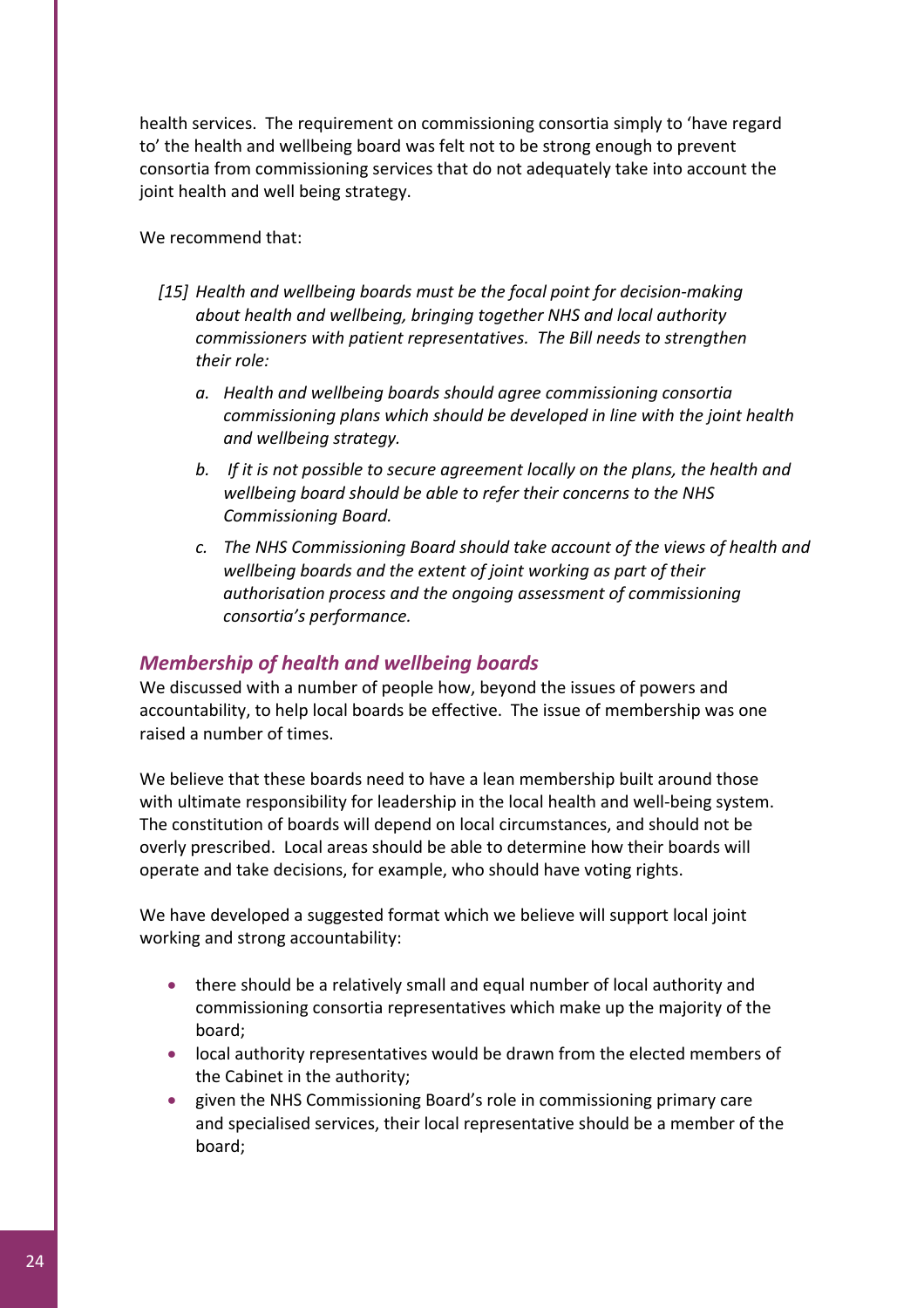- there should be patient representation (for example, including Healthwatch) in the membership of the board; and
- a representative from the local clinical senate to provide wider clinical input (the concept is discussed in detail in the NHS Future Forum's report on Clinical Advice and Leadership) should be the final full member.

The board would clearly need to be supported by professional advice from officers from both the local authority and the relevant commissioning consortia. This would include Directors of Adult Care Services and Children Services, as well as the Director of Public Health.

### *Managing perceived conflicts of interest*

We heard concerns about potential conflicts of interest amongst the clinicians who will be involved in taking commissioning decisions. These fell under two broad headings:

- GPs within commissioning consortia could potentially benefit from commissioning decisions, if they also act as providers for a pathway of care; and
- secondary care clinicians could be conflicted if they are involved in the redesign of a pathway of care that will adversely affect activity within their employer organisation.

It needs to be emphasised that in the vast majority of cases, health services being commissioned by GPs with advice from secondary care clinicians benefits both the patient and the community. Concerns we heard were more about the theoretical risk of developing pathways that did not benefit populations.

Throughout our report, we have made several recommendations that will act as safeguards against conflicts of interest, including requiring commissioning consortia to have governance bodies with independent membership, which meet in public; to consult publicly on their commissioning plans; and to publish details of their contracts. In addition to these safeguards, we recommend that:

*[16] Health and wellbeing boards should have a role in identifying any potential or actual conflicts of interest in respect of commissioning consortia decisions.* 

The NHS Commissioning Board should regularly review the safeguards against actual and potential conflicts of interest within the health and wellbeing system, to ensure that it is robust and fit for purpose.

### *Local overview and scrutiny arrangements*

There was widespread support for strengthening democratic accountability across health and social care by extending health scrutiny powers to cover all commissioners and providers. The mandate for councillors to use health scrutiny powers to bring professionals, patients and communities together to tackle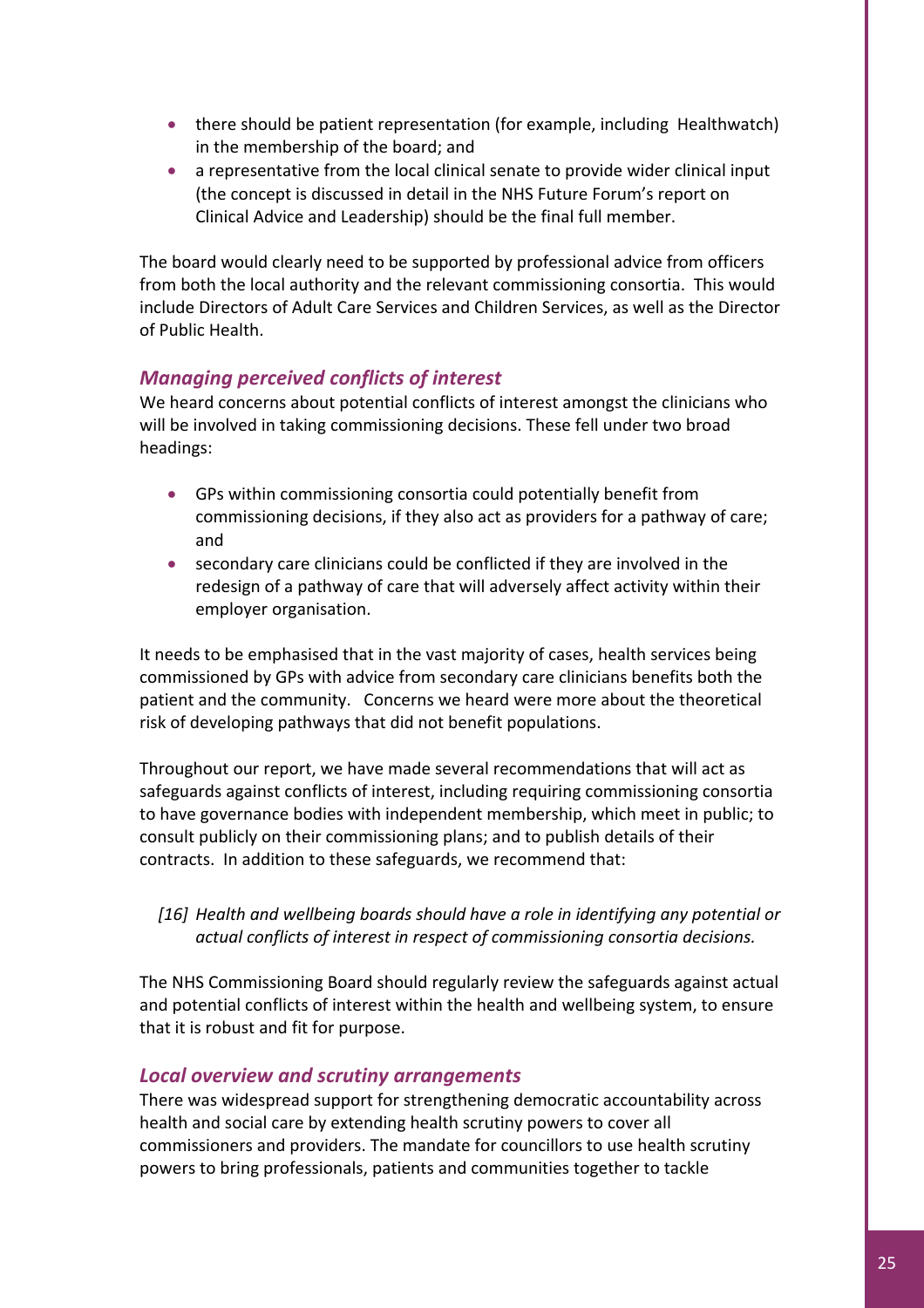inequalities and improve services was recognised as valuable, especially in light of current challenges. However, there were concerns about whether the proposals to allow councils to change the way health scrutiny operates would risk a loss of independence for overview and scrutiny.

We believe that the function of local overview and scrutiny, led by elected representatives is essential as a mechanism of public accountability. The additional flexibility being introduced offers an opportunity for local areas to develop their scrutiny functions to best meet their particular circumstances and constitutions.

Local authorities must seize this opportunity and there is no doubt that local Healthwatch will be particularly interested in ensuring that this parallel scrutiny function operates effectively. Likewise, part of the scrutiny function will include whether local authorities are appropriately commissioning local Healthwatch.